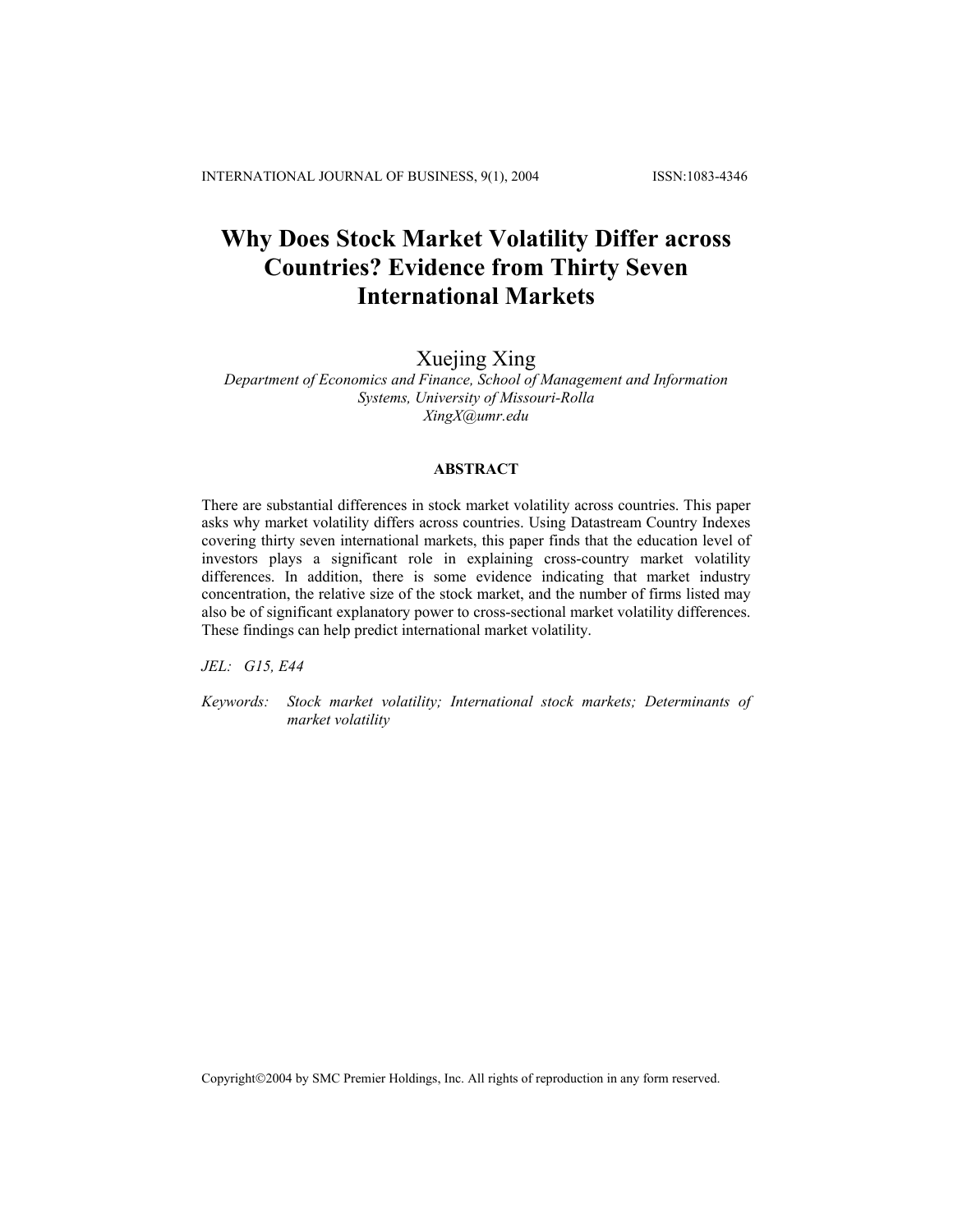### **I. INTRODUCTION**

Dramatic volatility differences across international stock markets have been observed (see, for instance, Roll (1992), Harvey (1995a), Bekaert and Harvey (1997), and Aggarwal, Inclan, and Leal (1999)). However, the reason why market volatility differs across countries remains unclear. Cohen, et al. (1976), using data from three markets, the U.S., the U.K. and Japan, provide evidence that differences in returns variance across the exchanges are largely explained by differences in market thinness and share turnover. Grinold, Rudd, and Stefek (1989) find that both industry and country explain part of the typical stock's return behavior. Roll (1992) compares 24 equity price indexes and claims that countries' industrial structure explains approximately 40% of volatility differences among markets. However, Heston and Rouwenhorst (1994) and Griffin and Karolyi (1998) find that market industry composition can explain little of the variation in country index returns.

The purpose of this paper is to provide some new insights into the question of why market volatility differs across countries. This question is important because, by answering this question, we may be able to identify critical factors that drive market volatility, which is a key element of modern finance theory. To investigate this question, we use a new, large database, Datastream Country Indexes. This database includes thirty seven countries, covers the period from 1973 through 2000, and contains observations from both developed and emerging markets in a nearly balanced manner. Using such a large database, we hope that the sample size limitation typically shared by previous studies can be avoided and, consequently, sample selection bias can be nearly eliminated.

Our major findings are as follows. The average education level of investors in a market, proxied by school life expectancy in a country, is significantly and negatively related to market volatility across countries. We interpret this result as evidence supporting the notion that the collective characteristics of investors in a market play a significant role in shaping market volatility. Market industry concentration, proxied by a Herfindahl variable, may also be a significant factor in explaining volatility differences across markets. Specifically, we find a significant, positive relationship between market industry concentration and market volatility. This finding is consistent with that of Roll (1992). The relative market size, which is measured by the ratio of total market capitalization over gross domestic production (GDP) in a country, is negatively associated with cross-sectional market volatility. Smaller stock markets are more volatile. This result confirms Bekaert and Harvey's (1997) conjecture. A weak, negative relationship between the number of listed firms and market volatility is also found.

The remainder of the paper is separated into five sections. Section II describes the sample. Section III provides details about how we measure market volatility. Section IV describes potential factors that may affect market volatility. Section V contains empirical results. Section VI provides a summary and a conclusion.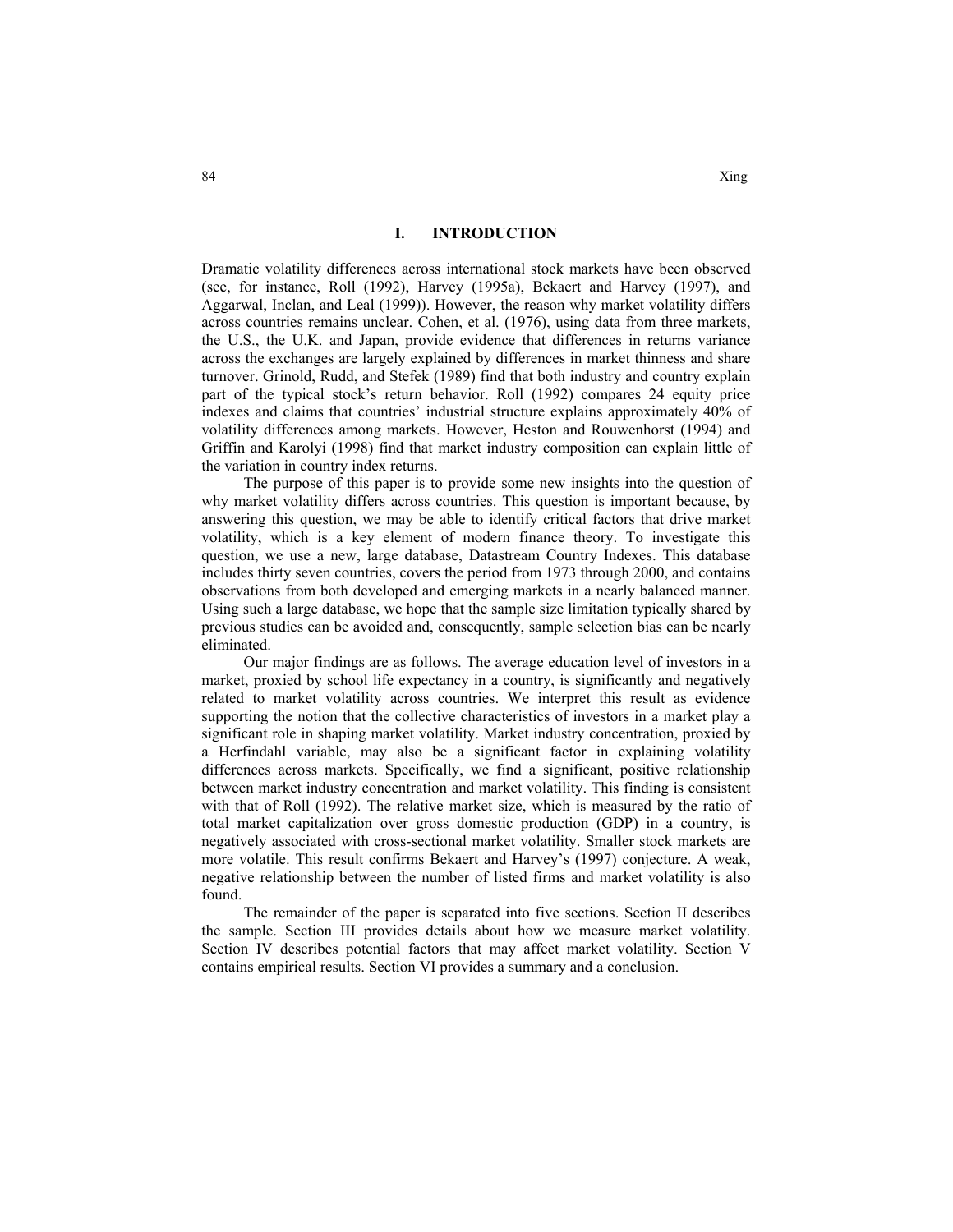# **Table 1**

Univariate statistics for weekly stock market index returns in thirty seven countries

This table contains univariate statistics for Datastream weekly stock market index returns in thirtyseven markets. The time period covered is from the first trading week of the starting year through May 17, 2000. Ljung-Box Q-statistics with 16 lags are used to test serial correlation of weekly stock returns. \*, \*\*, and \*\*\* indicate significance at the 10%, 5% and 1% levels, respectively.

|                      | Starting |                                                                                                 |                  |                 |            | Ljung-Box |
|----------------------|----------|-------------------------------------------------------------------------------------------------|------------------|-----------------|------------|-----------|
| Country              | Year     | Mean                                                                                            | STD <sup>a</sup> | <b>Skewness</b> | Kurtosis   | O(16)     |
| Developed            |          |                                                                                                 |                  |                 |            |           |
| Australia            | 1973     | 0.0011                                                                                          | 0.032            | $-1.14***$      | 13.69***   | 36.8***   |
| Austria              | 1973     | 0.0014                                                                                          | 0.027            | $0.41***$       | $5.52***$  | $62.3***$ |
| Belgium              | 1973     | 0.0014                                                                                          | 0.024            | $-0.16***$      | $1.60***$  | 32.5***   |
| Canada               | 1973     | 0.0013                                                                                          | 0.022            | $-0.46***$      | 3.35**     | $37.7***$ |
| Denmark              | 1973     | 0.0021                                                                                          | 0.027            | $-0.01$         | $6.43***$  | 15.8      |
| Finland              | 1988     | 0.0033                                                                                          | 0.037            | $-0.16$         | 2.28***    | 26.6**    |
| France               | 1973     | 0.0020                                                                                          | 0.029            | $-0.49***$      | 2.38***    | 37.5***   |
| Germany              | 1973     | 0.0018                                                                                          | 0.024            | $-0.27***$      | 1.53***    | 28.9**    |
| Hong Kong            | 1973     | 0.0019                                                                                          | 0.046            | $-0.70***$      | 5.43***    | 74.1***   |
| Ireland              | 1973     | 0.0018                                                                                          | 0.031            | $-0.14***$      | 4.27***    | 45.1***   |
| Italy                | 1973     | 0.0015                                                                                          | 0.035            | $-0.32***$      | 2.09***    | 55.4***   |
| Japan                | 1973     | 0.0019                                                                                          | 0.028            | $0.12**$        | 1.94***    | 28.2**    |
| Netherlands          | 1973     | 0.0021                                                                                          | 0.022            | $-0.18***$      | 2.55***    | 11.3      |
| New Zealand          | 1988     | 0.0003                                                                                          | 0.029            | 0.08            | 2.44***    | 26.6**    |
| Norway               | 1973     | 0.0015                                                                                          | 0.034            | $-0.23***$      | $2.16***$  | 33.3***   |
| Singapore            | 1973     | 0.0010                                                                                          | 0.036            | $-1.11***$      | $15.32***$ | 74.4***   |
| Spain                | 1986     | 0.0016                                                                                          | 0.029            | $-0.45***$      | $2.63***$  | $28.6**$  |
| Sweden               | 1980     | 0.0031                                                                                          | 0.032            | $-0.26***$      | $1.64***$  | 16.0      |
| Switzerland          | 1973     | 0.0021                                                                                          | 0.023            | $-0.42***$      | 2.60***    | 27.3**    |
| <b>UK</b>            | 1973     | 0.0017                                                                                          | 0.027            | $-0.04$         | 5.92***    | 33.2***   |
| <b>US</b>            | 1973     | 0.0018                                                                                          | 0.021            | $-0.59***$      | $3.32**$   | 20.6      |
| Emerging             |          |                                                                                                 |                  |                 |            |           |
| Argentina            | 1987     | 0.0046                                                                                          | 0.096            | $-1.21***$      | 23.40***   | 39.4***   |
| <b>Brazil</b>        | 1994     | 0.0008                                                                                          | 0.055            | $-0.77***$      | 4.85***    | 34.2***   |
| Chile                | 1988     | 0.0030                                                                                          | 0.032            | 0.10            | $1.76***$  | 36.6***   |
| China                | 1990     | 0.0054                                                                                          | 0.073            | $1.16***$       | $11.13***$ | 17.3      |
| Greece               | 1988     | 0.0033                                                                                          | 0.046            | 0.04            | $1.43***$  | $24.6*$   |
| Indonesia            | 1989     | $-0.0028$                                                                                       | 0.063            | $-0.55***$      | $7.33***$  | 33.4***   |
| Korea                | 1987     | 0.0006                                                                                          | 0.051            | $-0.59***$      | 7.35***    | 55.3***   |
|                      | 1982     | 0.0017                                                                                          | 0.049            | $-1.27***$      | 13.81***   | 26.9**    |
| Malaysia             | 1988     | 0.0042                                                                                          | 0.051            | $0.27***$       | 5.54***    | 24.8*     |
| Mexico               | 1987     | 0.0016                                                                                          | 0.044            | $-0.30***$      | 3.11       | 46.5***   |
| Philippine           |          |                                                                                                 |                  |                 |            |           |
| Poland               | 1994     | $-0.0019$                                                                                       | 0.059            | $-0.24$         | 2.25***    | 23.3      |
| Portugal             | 1990     | 0.0007                                                                                          | 0.026            | 0.03            | $1.03***$  | 9.0       |
| South Africa         | 1973     | 0.0011                                                                                          | 0.037            | $-0.44***$      | $2.24***$  | 32.1***   |
| Taiwan               | 1987     | 0.0020                                                                                          | 0.055            | $-0.20**$       | $2.50***$  | $26.1*$   |
| Thailand             | 1987     | 0.0011                                                                                          | 0.052            | $-0.07$         | $2.17***$  | 32.5***   |
| Turkey               | 1988     | 0.0021                                                                                          | 0.073            | $-0.10$         | $1.55***$  | $24.3*$   |
| Summary <sup>b</sup> |          |                                                                                                 |                  |                 |            |           |
| Developed            |          | 0.0017                                                                                          | 0.029            | $-0.31$         | 4.24       |           |
| Emerging             |          | 0.0017                                                                                          | 0.054            | $-0.26$         | 5.72       |           |
| World                | 1973     | 0.0017<br>$^{\circ}$ CTD = the standard deviation of weekly returns in the time nerical several | 0.018            | $-0.52***$      | $3.30**$   | 33.7***   |

 $\text{S}^{\text{B}}$  STD = the standard deviation of weekly returns in the time period covered.

<sup>b</sup> Cross-sectional means are provided for Developed and Emerging markets respectively. All variables for the World are obtained using the Datastream world index.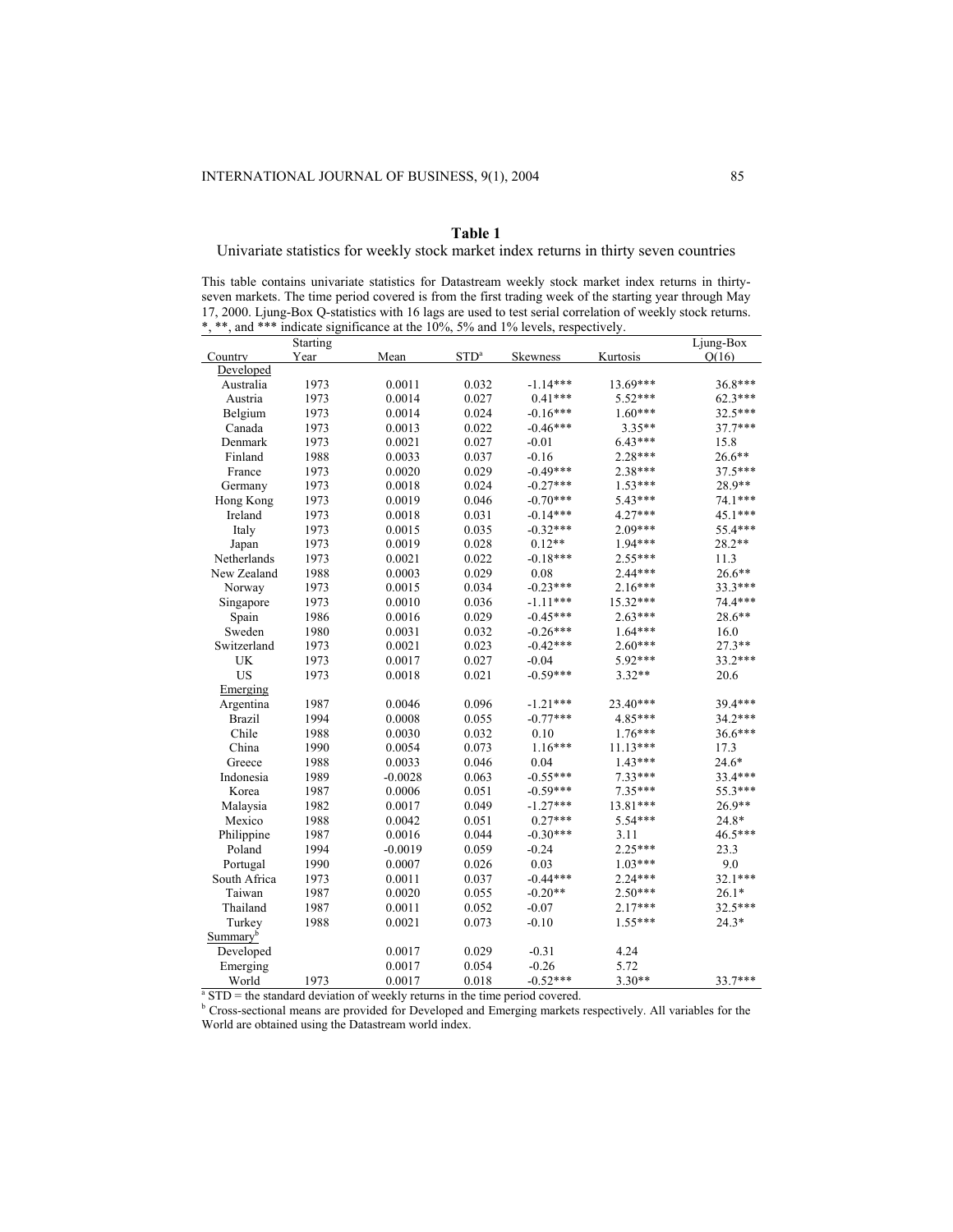#### **II. SAMPLE DESCRIPTION**

Weekly equity price indexes in U.S. dollar terms for thirty seven countries are extracted from Datastream. Datastream Country Indexes are computed and maintained by Datastream itself. We choose to use Datastream country indexes for two reasons. First, Datastream country indexes include more countries (thirty seven) and cover a longer period of time (17 Datastream indexes date back as far as 1973) than any other common country indexes. Second, Datastream country indexes, accounting for over 90% of the total market capitalization in each country included, are better than any other popular world indexes in terms of coverage.<sup>1</sup> Given their high level of tracking, Datastream country indexes could be more representative of the market behavior in various countries than any other commonly used indexes and thus provide an accurate and meaningful reflection of prevailing market conditions for each country. Return indexes are approximated by taking the logarithmic difference of the price indexes.

The sample period covered in this study is from the first week of the Datastream index-starting year through May 17, 2000 for each country. Table 1 provides the sample period for each market and the univariate statistics for weekly (Wednesday to Wednesday) market index returns. The statistics – mean returns, standard deviations, skewness, kurtosis, and the Ljung-Box Q statistics with 16 lags are reported. There are obvious differences in mean weekly returns across the countries. The highest mean weekly returns are in China, at 0.54%, and the lowest are in Indonesia, at –0.28%. However, the mean return for the emerging markets is almost the same as that for the developed markets. Twenty five of 37 markets have significant negative skewness and 4 have positive skewness. Thirty seven of the return series have fat tails with the exception of Philippine, as indicated by the significant kurtosis. Nonnormality in the data is also revealed by the coefficients of skewness and kurtosis. The Ljung-Box Q (16) statistics indicate significant serial correlations in 30 out of the 37 series.

#### **III. VOLATILITY MEASUREMENT**

GARCH models have been the workhorse for estimating conditional volatility since they were first introduced by Bollerslev (1986). However, conventional GARCH models are unable to capture the asymmetric effect of negative or positive returns on volatility. This effect, discovered by Black (1976), occurs when an unexpected drop in price increases volatility more than an unexpected increase in price of similar magnitude. The existence of this asymmetric effect implies that a symmetry specification on the conditional variance function as in a conventional GARCH model is theoretically inappropriate. To address this issue, Nelson (1990) proposes the following EGARCH model: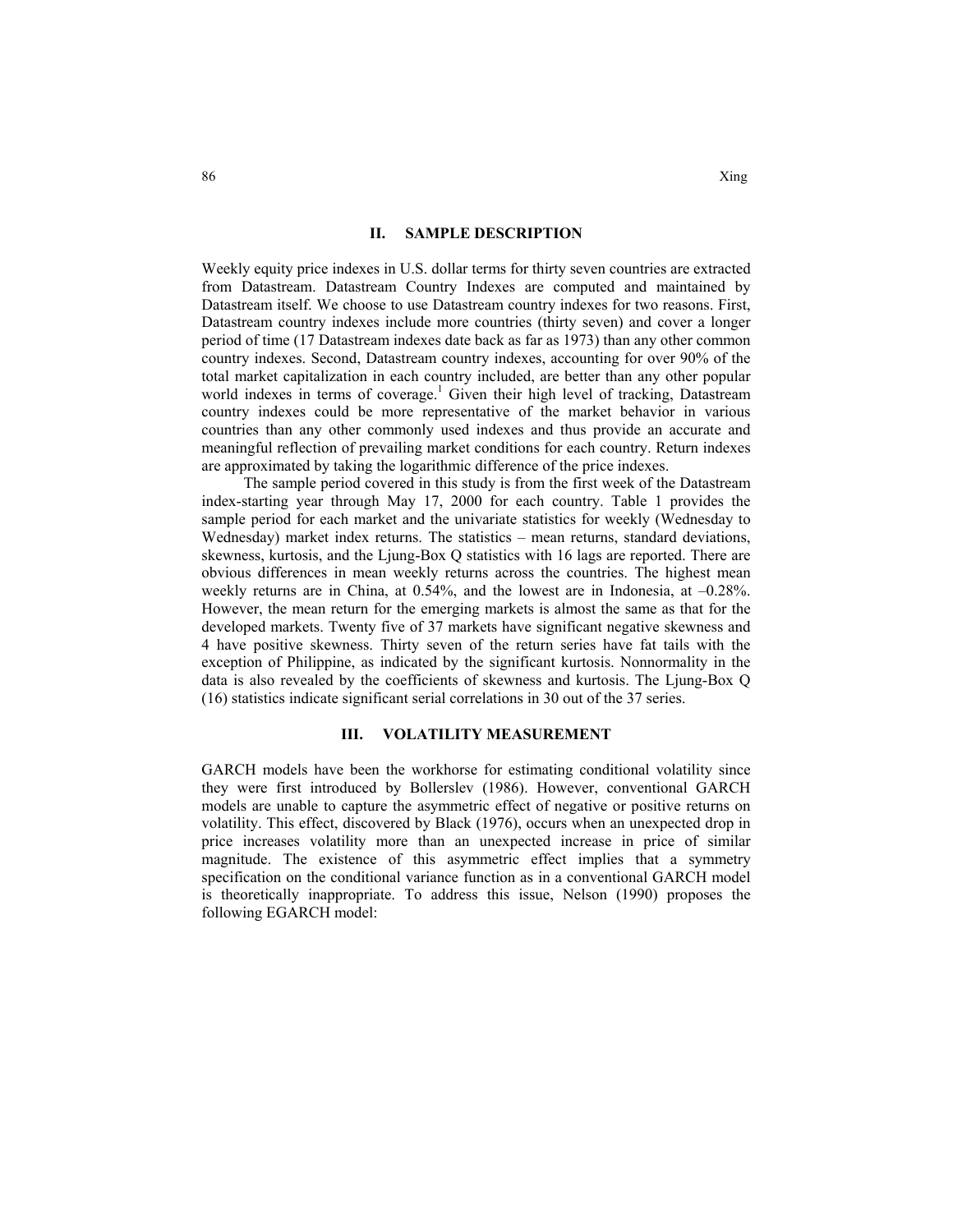$$
R_{t} = \mu + \varepsilon_{t}
$$
  
\n
$$
\varepsilon_{t} = \sqrt{h_{t}} e_{t}
$$
  
\n
$$
e_{t} \sim N(0,1)
$$
  
\n
$$
Log(h_{t}) = \omega + \alpha_{1} Log(h_{t-1}) + \alpha_{2} \frac{\varepsilon_{t-1}}{\sqrt{h_{t-1}}} + \alpha_{3} \left[ \frac{|\varepsilon_{t-1}|}{\sqrt{h_{t-1}}} - \sqrt{\frac{2}{\pi}} \right]
$$
\n(1)

where  $R_t$  is the market return at week t and  $h_t$  is the conditional variance of return at week t. Apparently, this EGARCH model is asymmetric: positive return shocks generate less volatility than negative return shocks (all else being equal), since the coefficient of  $\epsilon_{t-1}/\sqrt{h_{t-1}}$  is typically negative.<sup>2</sup> Indeed, Engle and Ng (1993) find evidence that the EGARCH model is better than other GARCH models in modeling conditional volatility.

In this paper, we apply the above EGARCH model to each country index return series to obtain conditional variance estimates. The volatility series is computed by taking the positive square root of the estimated conditional variance series.<sup>3</sup> The annualized EGARCH volatility estimates are then computed as follows (similar to Schwert (1997)):

$$
AVOL_{ij} = \overline{WVOL_{ij}} \times \sqrt{N_{ij}}
$$
 (2)

where AVOL<sub>ij</sub> is the annualized market volatility in year i and country j,  $\overline{WVOL_{ij}}$  is the mean weekly conditional volatility in year i and country j, and  $N_{ii}$  is the number of weekly returns in year i and country j.

It is necessary to point out that  $AVOL_{ii}$  is by no means a true measure of annual volatility since we are forced to assume independence of weekly returns when computing it as in Eq. (2). However, Eq. (2) does provide us with an adequate measure of annual volatility level that is comparable across markets. To see this, notice that we can rewrite Eq. (2) as  $AVOL_{ii} = (\sum_{i=1}^{N} WVOL_{ii}) / \sqrt{N}$ AVOL  $_{ij} = (\sum_{t=1}^{N} WVOL_{ij}) / \sqrt{N}$ , where  $WVOL_{ij}$  is weekly conditional volatility in week t and country j. Since the number of weekly returns in a

year, N, is almost the same across markets and over time, AVOL actually reflects the sum of weekly volatility values in a year. It is clear that, although AVOL is not a true measure of annual volatility, it does allow us to compare annual volatility levels across markets.

Table 2 summarizes market volatility in our sample. There are substantial volatility differences across markets. On average, the most volatile market is Argentina, with an average annualized volatility of 0.56. The least volatile market is the U.S., Canada, and the Netherlands, all of which have an average annualized volatility of 0.15. Developed markets are on average less volatile than emerging markets. These results are consistent with those obtained by using other country indexes (see, for example, Harvey (1995b)).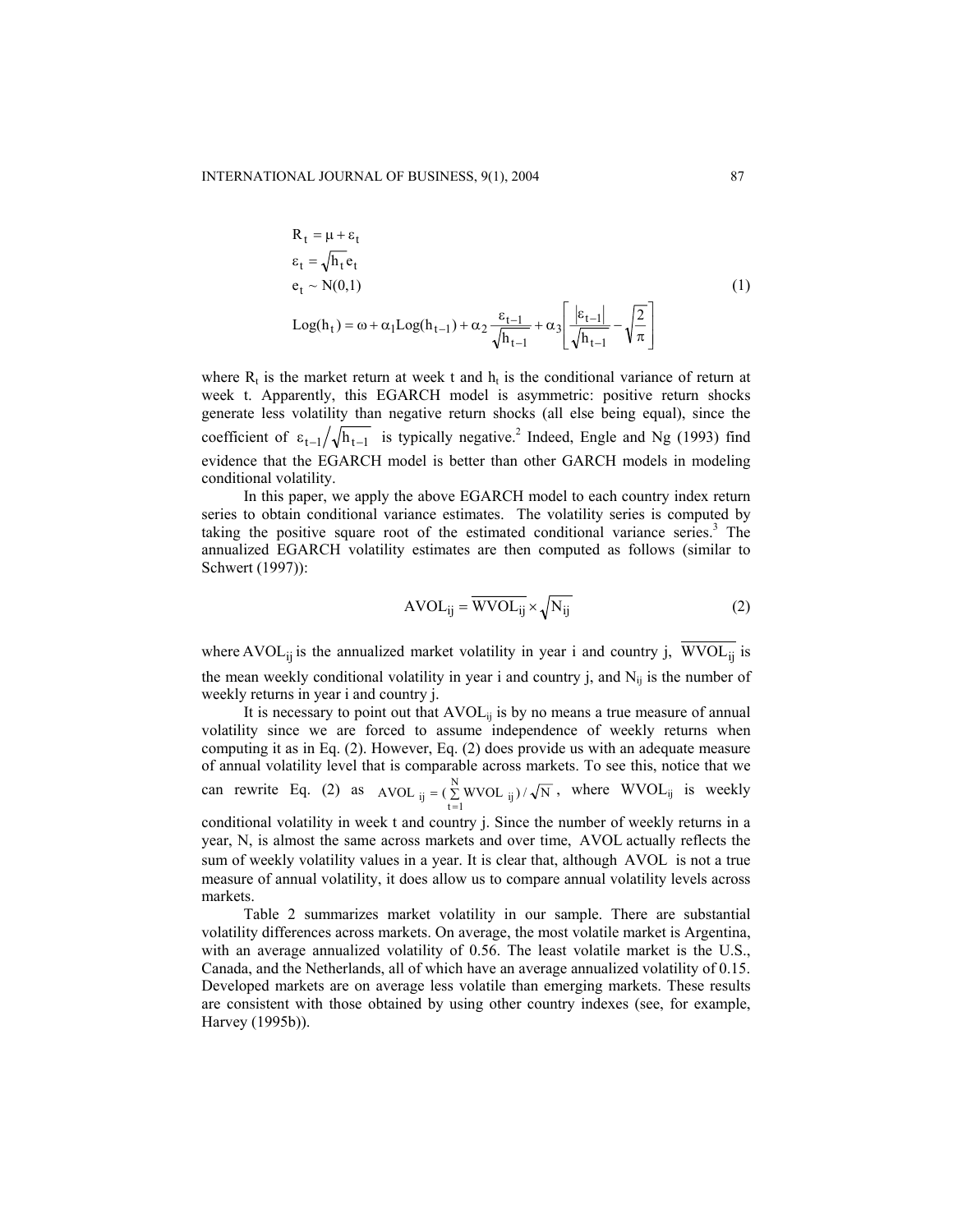|                                                                                                                                                                                                                                                                                      |      | Annualized market volatility in thirty seven countries |      |         |  |  |  |
|--------------------------------------------------------------------------------------------------------------------------------------------------------------------------------------------------------------------------------------------------------------------------------------|------|--------------------------------------------------------|------|---------|--|--|--|
| This table reports each market's annualized volatility in 1973, 1988, 1999 and the average for the<br>period from the index-starting year through 1999. The index-starting year for each market is<br>shown in Table 1. "." indicates that the corresponding data are not available. |      |                                                        |      |         |  |  |  |
|                                                                                                                                                                                                                                                                                      | 1973 | 1988                                                   | 1999 | Average |  |  |  |
| Developed                                                                                                                                                                                                                                                                            |      |                                                        |      |         |  |  |  |
| Australia                                                                                                                                                                                                                                                                            | 0.22 | 0.30                                                   | 0.20 | 0.22    |  |  |  |
| Austria                                                                                                                                                                                                                                                                              | 0.19 | 0.15                                                   | 0.17 | 0.17    |  |  |  |
| Belgium                                                                                                                                                                                                                                                                              | 0.18 | 0.19                                                   | 0.20 | 0.17    |  |  |  |
| Canada                                                                                                                                                                                                                                                                               | 0.15 | 0.16                                                   | 0.16 | 0.15    |  |  |  |
| Denmark                                                                                                                                                                                                                                                                              | 0.19 | 0.19                                                   | 0.19 | 0.19    |  |  |  |
| Finland                                                                                                                                                                                                                                                                              |      | 0.17                                                   | 0.29 | 0.25    |  |  |  |
| France                                                                                                                                                                                                                                                                               | 0.20 | 0.21                                                   | 0.20 | 0.20    |  |  |  |
| Germany                                                                                                                                                                                                                                                                              | 0.18 | 0.18                                                   | 0.21 | 0.16    |  |  |  |
| Hong Kong                                                                                                                                                                                                                                                                            | 0.56 | 0.26                                                   | 0.28 | 0.30    |  |  |  |
| Ireland                                                                                                                                                                                                                                                                              | 0.18 | 0.22                                                   | 0.23 | 0.21    |  |  |  |
| Italy                                                                                                                                                                                                                                                                                | 0.26 | 0.22                                                   | 0.23 | 0.25    |  |  |  |
| Japan                                                                                                                                                                                                                                                                                | 0.23 | 0.17                                                   | 0.22 | 0.19    |  |  |  |
| Netherlands                                                                                                                                                                                                                                                                          | 0.17 | 0.13                                                   | 0.17 | 0.15    |  |  |  |
| New Zealand                                                                                                                                                                                                                                                                          |      | 0.24                                                   | 0.21 | 0.20    |  |  |  |
| Norway                                                                                                                                                                                                                                                                               |      | 0.25                                                   | 0.21 | 0.24    |  |  |  |
| Singapore                                                                                                                                                                                                                                                                            | 0.44 | 0.27                                                   | 0.27 | 0.25    |  |  |  |
| Spain                                                                                                                                                                                                                                                                                |      | 0.18                                                   | 0.22 | 0.20    |  |  |  |
| Sweden                                                                                                                                                                                                                                                                               |      | 0.20                                                   | 0.23 | 0.23    |  |  |  |
| Switzerland                                                                                                                                                                                                                                                                          | 0.17 | 0.15                                                   | 0.17 | 0.16    |  |  |  |
| UK                                                                                                                                                                                                                                                                                   | 0.17 | 0.17                                                   | 0.19 | 0.19    |  |  |  |
| <b>US</b>                                                                                                                                                                                                                                                                            | 0.17 | 0.17                                                   | 0.16 | 0.15    |  |  |  |

Argentina . 0.72 0.39 0.56 Brazil . . . . . . . . . . 0.46 0.35 Chile . . . . . . . . . . . 0.23 0.22 China . . . . . . . . . . 0.49 0.50 Greece 1. 0.28 0.39 0.32 Indonesia . . 0.61 0.36 Korea . 0.28 0.44 0.32 Malaysia . 0.30 0.40 0.31 Mexico . 0.43 0.32 0.33

**Table 2**

Emerging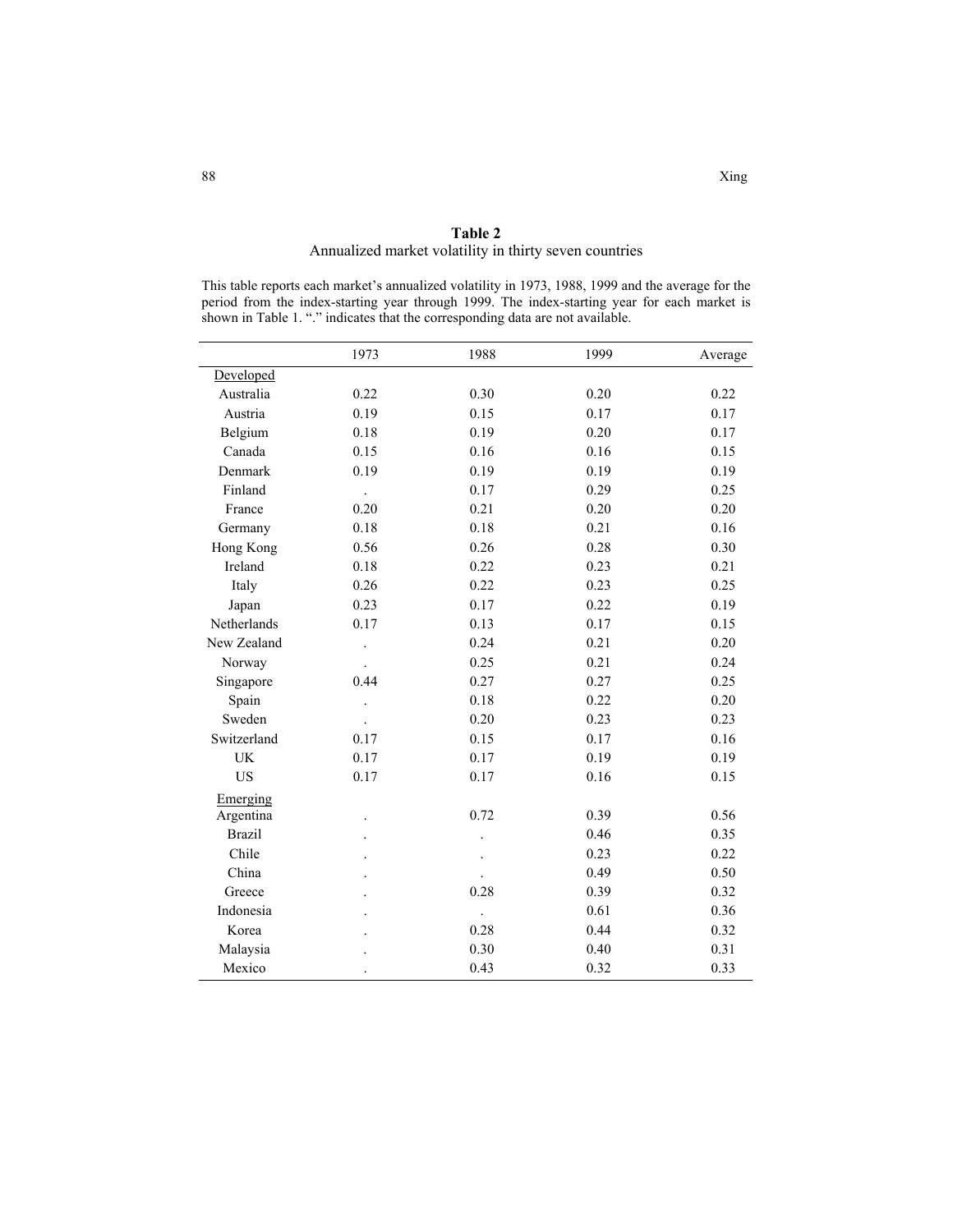|                      | 1973                     | 1988      | 1999 | Average |
|----------------------|--------------------------|-----------|------|---------|
| Philippine           | $\cdot$                  | 0.25      | 0.31 | 0.29    |
| Poland               | $\cdot$                  | $\cdot$   | 0.33 | 0.39    |
| Portugal             | $\bullet$                | $\bullet$ | 0.22 | 0.18    |
| South Africa         | 0.26                     | 0.26      | 0.26 | 0.26    |
| Taiwan               | $\ddot{\phantom{0}}$     | 0.46      | 0.29 | 0.36    |
| Thailand             | $\overline{\phantom{a}}$ | 0.30      | 0.51 | 0.35    |
| Turkey               | ٠                        | 0.36      | 0.59 | 0.51    |
| Summary <sup>a</sup> |                          |           |      |         |
| Developed            | 0.23                     | 0.20      | 0.21 | 0.20    |
| Emerging             | 0.26                     | 0.37      | 0.39 | 0.35    |
| World                | 0.14                     | 0.13      | 0.15 | 0.12    |

**Table 2 (continued)** 

<sup>a</sup> ross-sectional means are provided for Developed and Emerging markets respectively. All variables for the World are obtained using the Datastream world index.

# **IV. FACTORS AFFECTING MARKET VOLATILITY<sup>4</sup>**

#### **A. Market Industry Concentration**

Modern portfolio theory predicts a significant relationship between market industry concentration and market volatility. High industry concentration in a market means less diversification. Therefore, high industry concentration would lead to high market volatility. However, previous studies find conflicting results with regard to the role of market industry structure in explaining volatility (Roll (1992), Heston and Rouwenhorst (1994), and Griffin and Karolyi (1998)).

Following Roll (1992), we use a Herfindahl variable to proxy for market industry concentration in each market. Specifically, at each week, the market industry concentration in country i is computed as

$$
IND_{i} = \sum_{j=1}^{n} \left( \frac{MVIND_{ij}}{CAP_{i}} \right)^{2}
$$
 (3)

where  $IND_i$  is the industry concentration measure for country i, MVIND<sub>ij</sub> is the market value of industry  $j$  ( $j = 1, 2, ..., n$ ) in country  $i$ , and CAP<sub>i</sub> is country  $i$ 's total market capitalization. The yearly market industry concentration is then approximated by the mean of weekly industry concentration values in a year.

Our market industry data are obtained from Datastream. Datastream groups all stocks in a market into ten major industry sectors (therefore,  $n = 10$  in Eq. (3) for each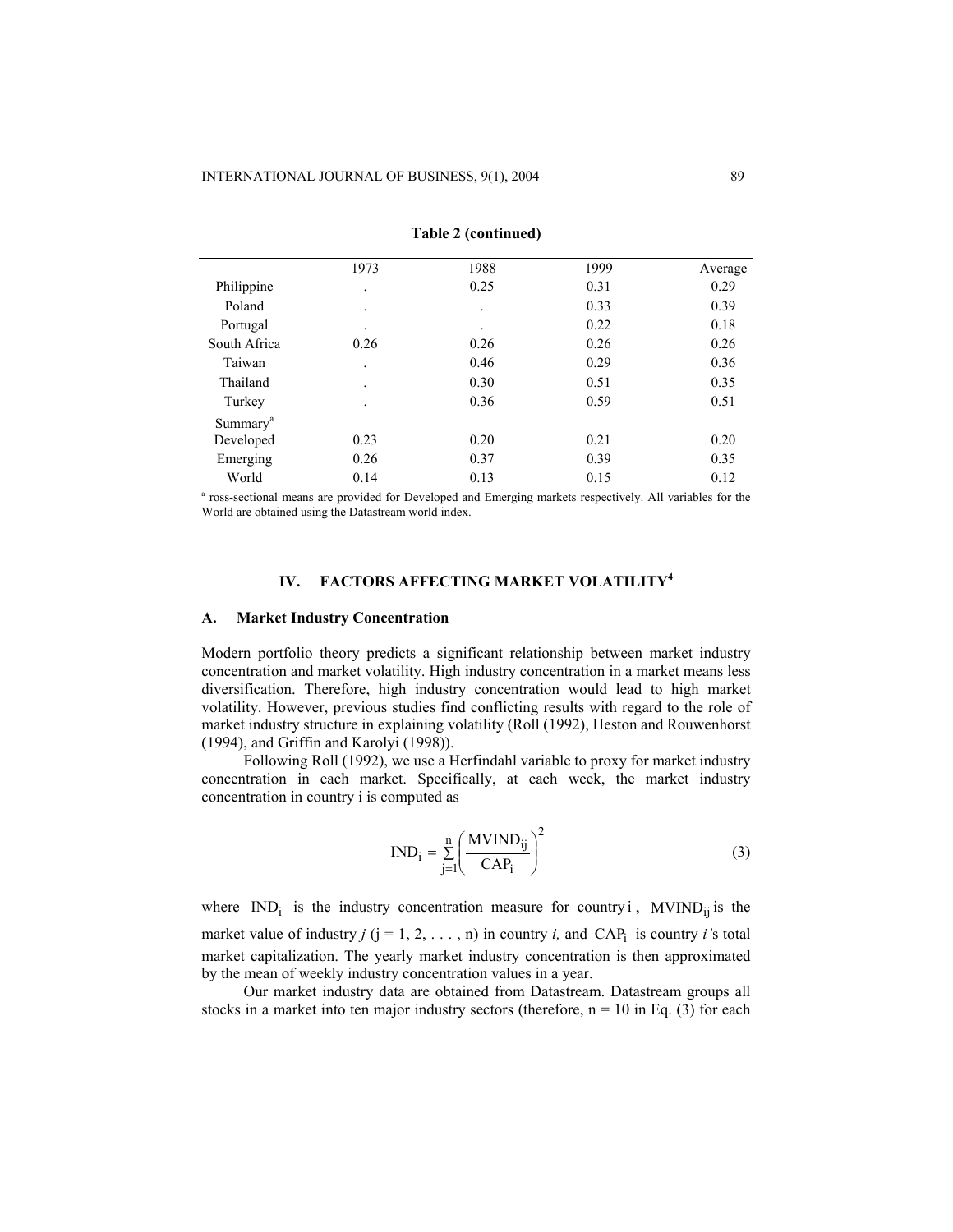market). These industry sectors are: Resources; Financial Industries; Basic Industries; General Industries; Cyclical Consumption Goods; Non Cyclical Consumption Goods; Cyclical Services; Non Cyclical Services; Utilities; and Information Technology.

It should be clear that market industry concentration, *IND*, goes from 0.1 (all listed firms are equally distributed into 10 industries) to 1 (all listed firms are concentrated on any of the 10 industries). The bigger the market industry concentration, the more concentrated the listed firms. As summarized in Table 3, market industry concentration differs substantially across countries. The cross-country average industry concentration is 0.2392. Among the thirty-seven countries, the U.S. has the smallest industry concentration, which is 0.11 and South Africa, the highest, 0.47. Moreover, industry concentration in the emerging markets is on average slightly higher than that in developed markets.

| Country     | Industry<br>Concentration <sup>a</sup> | Education <sup>b</sup> | CAP/GDP $(\%)^c$ | Nfirm <sup>d</sup> |
|-------------|----------------------------------------|------------------------|------------------|--------------------|
| Developed   |                                        |                        |                  |                    |
| Australia   | 0.25                                   | 14.6                   | 73.04            | 1156               |
| Austria     | 0.26                                   | 14.4                   | 12.52            | 101                |
| Belgium     | 0.19                                   | 15.4                   | 39.55            | 165                |
| Canada      | 0.15                                   | 16.7                   | 58.9             | 1177               |
| Denmark     | 0.23                                   | 14.3                   | 34.03            | 252                |
| Finland     | 0.18                                   | 15.5                   | 30.96            | 73                 |
| France      | 0.13                                   | 14.8                   | 33.63            | 598                |
| Germany     | 0.19                                   | 15.3                   | 25.65            | 565                |
| Hong Kong   | 0.29                                   |                        | 195.61           | 429                |
| Ireland     | 0.27                                   | 13.2                   | 26.27            | 80                 |
| Italy       | 0.33                                   |                        | 17.58            | 226                |
| Japan       | 0.14                                   | 13.3                   | 88.12            | 2163               |
| Netherlands | 0.23                                   | 15.3                   | 70.64            | 239                |
| New Zealand | 0.18                                   | 15.2                   | 51.88            | 180                |
| Norway      | 0.28                                   | 14.6                   | 25.9             | 135                |
| Singapore   | 0.30                                   |                        | 137.4            | 190                |
| Spain       | 0.22                                   |                        | 31.51            | 391                |
| Sweden      | 0.27                                   | 13.8                   | 65.26            | 210                |
| Switzerland | 0.34                                   | 10.9                   | 112.19           | 200                |

**Table 3** Factors affecting market volatility in thirty seven countries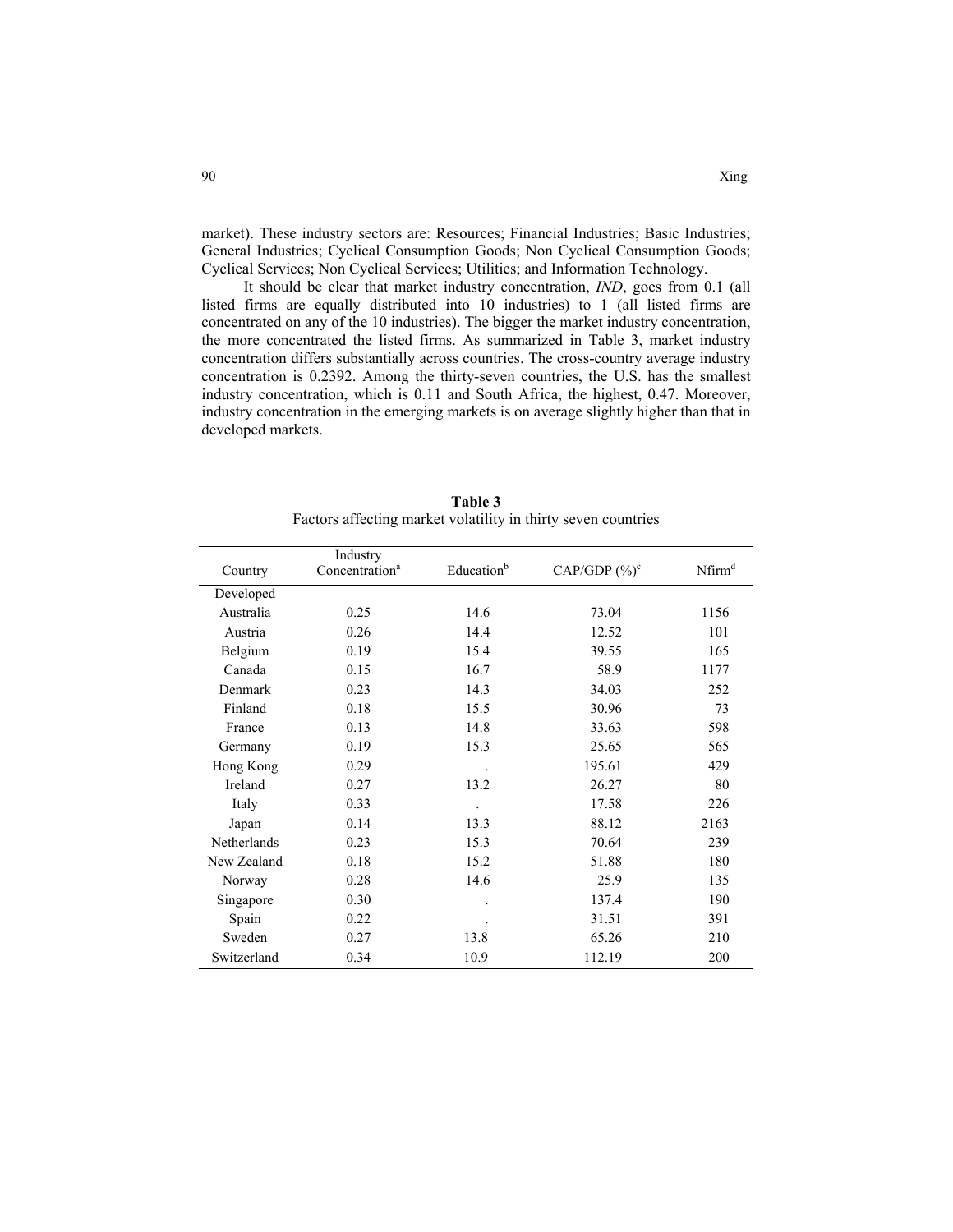|                      | Industry                   |                        |                  |                    |
|----------------------|----------------------------|------------------------|------------------|--------------------|
| Country              | Concentration <sup>a</sup> | Education <sup>b</sup> | CAP/GDP $(\%)^c$ | Nfirm <sup>d</sup> |
| UK                   | 0.15                       | 15.3                   | 113.77           | 1954               |
| <b>US</b>            | 0.11                       | 15.8                   | 83.8             | 7339               |
| Emerging             |                            |                        |                  |                    |
| Argentina            | 0.31                       |                        | 10.47            | 166                |
| <b>Brazil</b>        | 0.19                       | 10.6                   | 18.27            | 562                |
| Chile                | 0.21                       | 12.1                   | 80.94            | 250                |
| China                | 0.22                       |                        | 9.31             | 310                |
| Greece               | 0.34                       | 13.2                   | 13.54            | 166                |
| Indonesia            | 0.22                       | 9.8                    | 15.76            | 167                |
| Korea                | 0.18                       | 13.6                   |                  |                    |
| Malaysia             | 0.14                       |                        | 184.95           | 421                |
| Mexico               | 0.26                       | 10.8                   | 28.32            | 198                |
| Philippine           | 0.27                       | 11.0                   | 47.67            | 178                |
| Poland               | 0.24                       | 12.6                   | 3.7              | 55                 |
| Portugal             | 0.30                       | 14.1                   | 18.15            | 176                |
| South Africa         | 0.47                       | 13.7                   | 156.51           | 680                |
| Taiwan               | 0.29                       |                        |                  | $\blacksquare$     |
| Thailand             | 0.28                       |                        | 51.63            | 315                |
| Turkey               | 0.16                       | $8.8\,$                | 13.52            | 151                |
| Summary <sup>e</sup> |                            |                        |                  |                    |
| Developed            | 0.21                       | 14.6                   | 63.25            | 849                |
| Emerging             | 0.24                       | 11.8                   | 44.38            | 261                |
| World                | 0.11                       |                        |                  |                    |

**Table 3 (continued)** 

<sup>a</sup> Industry Concentration = the time-series mean of weekly industry concentration in each market. The industry concentration of each market is measured by a Herfindahl variable. For each week, we compute the Herfindahl industry concentration measure as follows:

$$
IND_{i} = \sum_{j=1}^{10} \left( \frac{MVIND_{ij}}{CAP_{i}} \right)^{2}
$$

where  $IND<sub>i</sub>$  is the industry concentration measure for countryi,  $MVIND<sub>i</sub>$  is the market value of industry j in country i, and CAPi is country i's total market capitalization. We use Datastream market industry data. Datastream groups all stocks listed in a market into 10 major industry sectors. The time span covered for each market is the same as indicated in Table 1. b

 $b$  Education = the average education level of investors, which is proxied by school life expectancy, in each country from 1988 through 1996. The education data are obtained from the United Nations Organization for Education, Science and Culture (UNESCO).

 $C^{\text{c}}$  CAP/GDP (%) = the time-series mean of the yearly relative size of the equity market in each country from 1988 to 1997. The relative market size in a year is computed as follows:

$$
CAP / GDP = 100 \times \frac{CAP}{GDP}
$$

where *CAP* is the total market capitalization of all listed firms in a market and *GDP* is the gross domestic production (GDP) of that particular country. Both *CAP* and *GDP* are from the World Development Indicator database of the World Bank.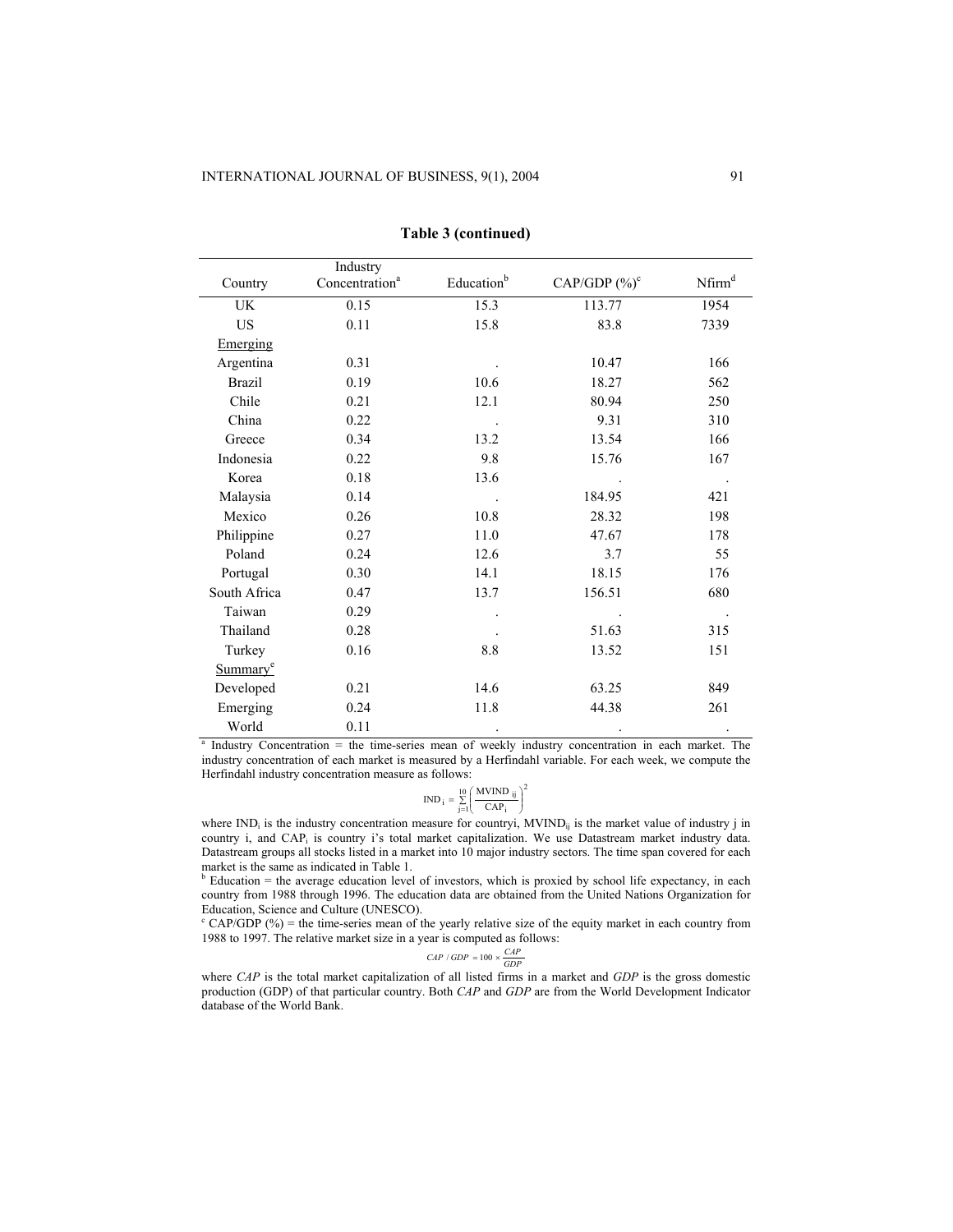<sup>d</sup> Nfirm = the time-series mean of the yearly number of listed domestic firms in each market from 1988 (or the starting year of the Datastream index for a particular country if its start year is after 1988) to 1997. These data are from the World Development Indicator database of the World Bank.

<sup>e</sup> Cross-sectional means of the corresponding variables are provided here for Developed and Emerging markets, respectively. All variables of the World are solely for the Datastream world index. . Indicates that the corresponding data are not available.

# **B. The Average Education Level of Investors**

Investors typically exhibit a strong "home bias."5 Given the existence of this bias, local investors' collective behavior could be decisive in shaping stock market movements in a country. Thus, the collective characteristics of investors that may influence their behavior should not be neglected when one examines stock market fluctuations. We choose the average education level of investors, which itself is represented by the school life expectancy in a country,<sup> $6$ </sup> as a proxy for the collective characteristics of all investors in a market. Since better-educated people may have better cognitive and analytical capability and thus behave more rationally, we therefore expect that the average education level of investors is negatively related to market volatility.

The education data are obtained from the United Nations Organization for Education, Science and Culture (UNESCO). International education data on school life expectancy are available from 1988 to 1996. Table 3 presents the average education level of investors over the period for each market. There are enormous differences across countries in the average education level of investors. The sample average of this level is 13.6. Canada and the U.S. have the highest level, 16.7 and 15.8 years respectively, when averaged over the 9 years. By contrast, Turkey and Indonesia have the lowest, 8.8 and 9.8 years, respectively. People in developed markets are on average better educated than are those in emerging markets.

#### **C. The Relative Size of the Equity Market**

The relative size of the equity market in a country is defined as:

$$
CAP/GDP = 100 \times \frac{CAP}{GDP}
$$
 (4)

where CAP is the total market capitalization of all listed firms in a market and GDP is the gross domestic production (GDP). Harvey (1995a) argues that, in a larger market, noise trading is probably offset more completely by one another and thus is less influential. Therefore, market size would be related to market volatility. The larger the market size, the more stable the market could be.

Annual data for CAP/GDP from 1988 to 1997 are also obtained from the World Bank. Table 3 shows the average relative equity market size of each country through time. On average, developed markets are larger than emerging markets. There are 6 markets, Hong Kong, Malaysia, South Africa, Singapore, the U.K., and Switzerland that have a CAP/GDP ratio over 100%. This means that, in these markets, the total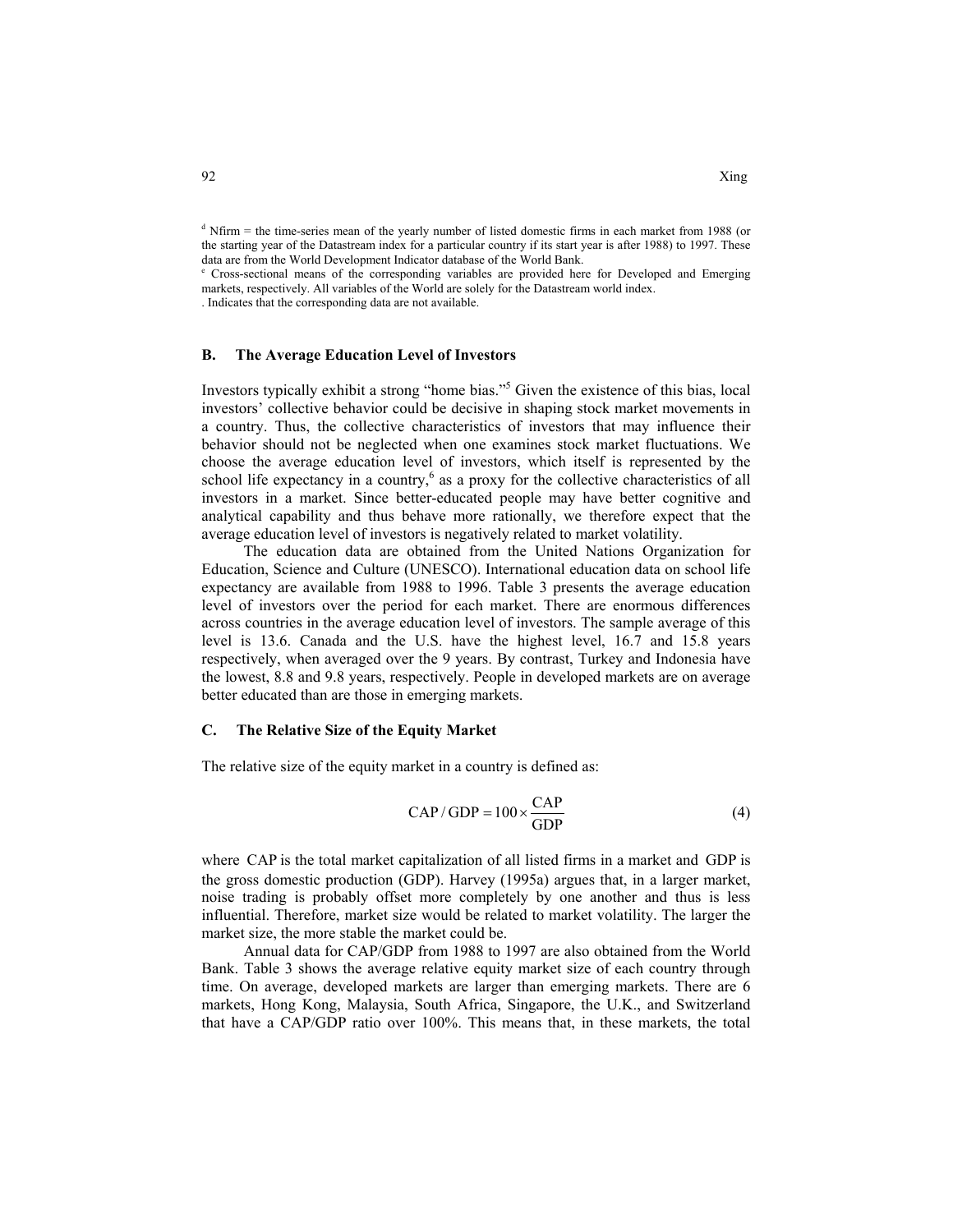market capitalization is greater than GDP. The biggest (relative) markets are Hong Kong (195.61) and Malaysia (184.95), while Poland (3.7) and China (9.31) are the smallest.

#### **D. The Number of Listed Firms**

On the one hand, the total number of listed firms may be positively related to market industry concentration. It might be the case that the more firms listed, the more diversified the market. On the other hand, it could also be true that the more firms listed, the larger the relative market size. In either case, the number of listed firms could be negatively related to market volatility.

We use the total number of listed domestic firms to proxy for the total number of listed firms in a market. This practice should be acceptable because domestic firms usually dominate the stock market in every country. Data for the number of listed domestic firms are from the World Development Indicator database of the World Bank. Yearly data are available for every country except Taiwan from 1988 to 1997. Table 3 contains the average number of listed domestic firms over 10 years from 1988 through 1997. As expected, developed markets, on average, have more firms listed than emerging markets (849 versus 261). The U.S., with an average of 7339 domestic firms listed from 1988 to 1997, has more firms listed that any other country. By contrast, Poland, which has the smallest number of listed firms, has only 55 listed domestic firms on average.

#### **V. EMPIRICAL RESULTS**

#### **A. Univariate Regressions**

The stand-alone explanatory power of each explanatory variable on the cross-sectional difference of market volatility is examined by estimating the following univariate crosssectional regression model as employed by Roll (1992):

$$
Log(ANNVOLt) = \alpha + \beta \times EXPVARt + \varepsilont
$$
 (5)

where  $\text{ANNVOL}_t$  is the annualized market volatility estimated in Section III for all countries in year t,  $EXPVAR<sub>t</sub>$  is an explanatory variable for all countries in year t, and  $\varepsilon_t$  is assumed to be a white noise. In turn, we cross-sectionally regress the logarithmic value of annualized volatility on each of the four explanatory variables year by year. The four explanatory variables are those discussed in Section IV. All variables are expressed in their annual values. We use the raw value of market industry concentration, instead of its logarithmic value, to keep in line with Roll (1992). For each year during which an explanatory variable is available, a cross-country regression is performed.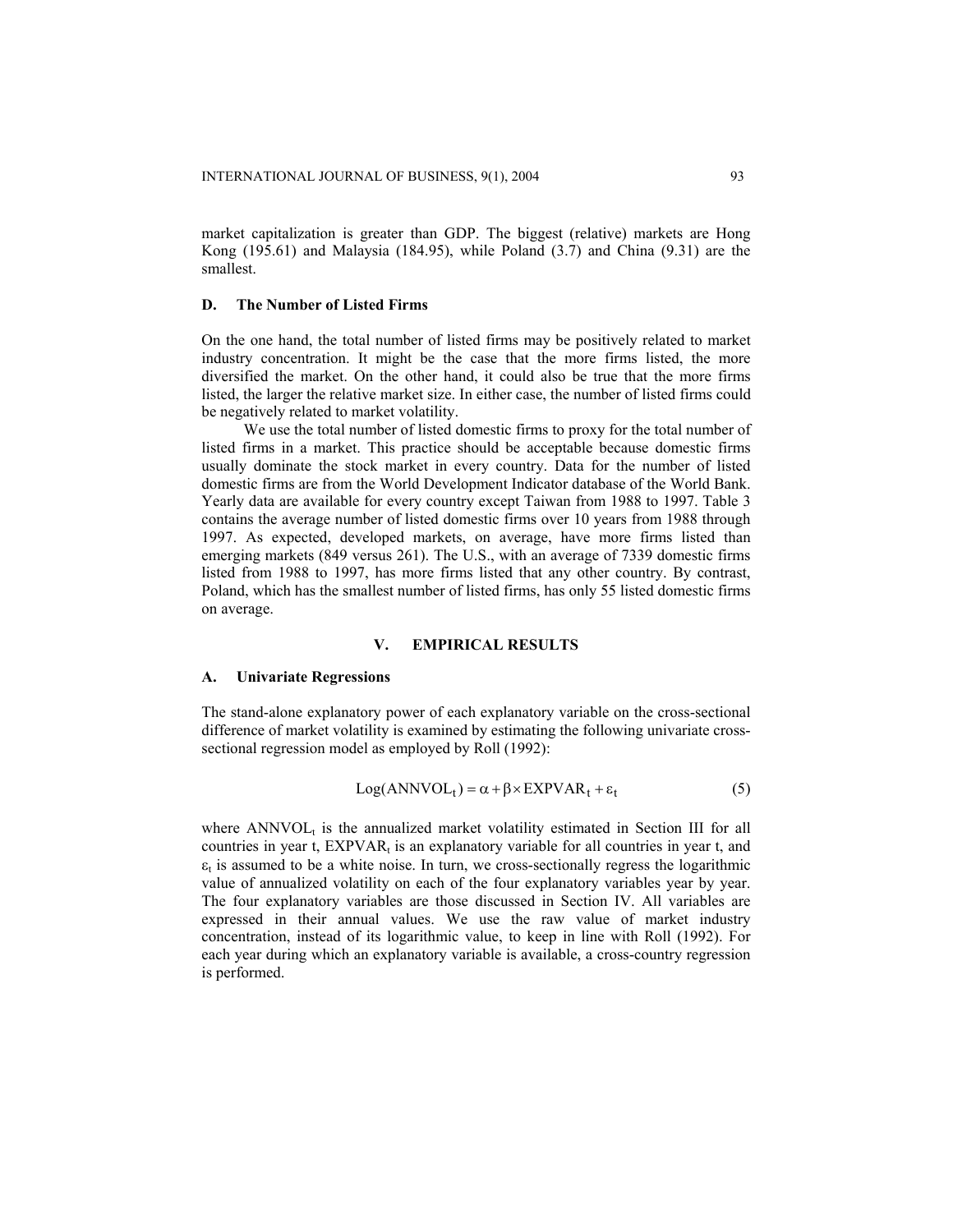# **Table 4**

Univariate regressions of log market volatility on various explanatory variables

OLS regressions of log market volatility on each of the explanatory variables with an intercept in the model are performed year by year whenever the relevant data are available. For example, market volatility and market industry concentration measures are both available from 1973 to 1999 and we then regress log market volatility on market industry concentration 27 times year by year from 1973 to 1999. Log market volatility is obtained by taking the log value of 100 times the annualized volatility. Industry Concentration = the Herfindahl market industry concentration measure; LEDU = the log value of the average education level of investors; LCAPGDP = the log value of the relative market size measured by 100 times the ratio of total market capitalization to the GDP; LNFIRM  $=$  the log value of the number of listed domestic firms. Fisher's (1950) method, i.e., Fisher's  $\chi^2$ , is employed to aggregate statistical tests in year-by-year independent regressions:

$$
- \sum_{i=1}^{n} 2 \text{ Log } (P_i) \sim \chi^2_{(2\,n)}
$$

where  $P_i$  is the probability for the  $i^{th}$  test that the specified null hypothesis is true and *n* is the total number of independent tests. \*, \*\* and \*\*\* indicate significance at the 10%, 5% and 1% levels, respectively.

|                                         | Industry<br>Concentration | <b>LEDU</b> | <b>LCAPGDP</b> | <b>LNFIRM</b> |
|-----------------------------------------|---------------------------|-------------|----------------|---------------|
| Period of Time                          | 73-99                     | 88-96       | 88-97          | 88-97         |
| Number of Regressions                   | 27                        | 9           | 10             | 10            |
| Mean Coefficient                        | 1.09                      | $-1.299$    | $-0.187$       | $-0.128$      |
| (Standard Deviation of<br>Coefficients) | (0.457)                   | (0.158)     | (0.059)        | (0.053)       |
| Percentage of Sig. t-stats              | 74%                       | 89%         | 100%           | 70%           |
| Percentage of Neg. t-stats              | $0.00\%$                  | $100\%$     | 100%           | $100\%$       |
| Fisher's $\chi^2$                       | $1996$ ***                | $42.1***$   | 44 9***        | $29.2*$       |
| Range of Degrees of<br>Freedom          | 26-36                     | 14-28       | 25-34          | 28-35         |
| Mean $\mathbb{R}^2$                     | 0.216                     | 0.36        | 0.23           | 0.141         |

Our estimation technique is ordinary least squares using the standard White (1980) correction for conditional heteroskedasticity. We assume that yearly regression estimation errors are independent over time. Under this assumption, Fisher's (1950) method can be utilized to aggregate statistical tests in year-by-year regressions. Under Fisher's method, if *n* independent tests yield p-values with respect to the probability that a hypothesis is true; the  $n$  p-values can be used to create a statistic,  $T$ , that is distributed as a chi-square with  $(2 \times n)$  degrees of freedom:

$$
T = -\sum_{i=1}^{n} 2Log(P_i) \sim \chi^{2}_{(2n)}
$$
 (6)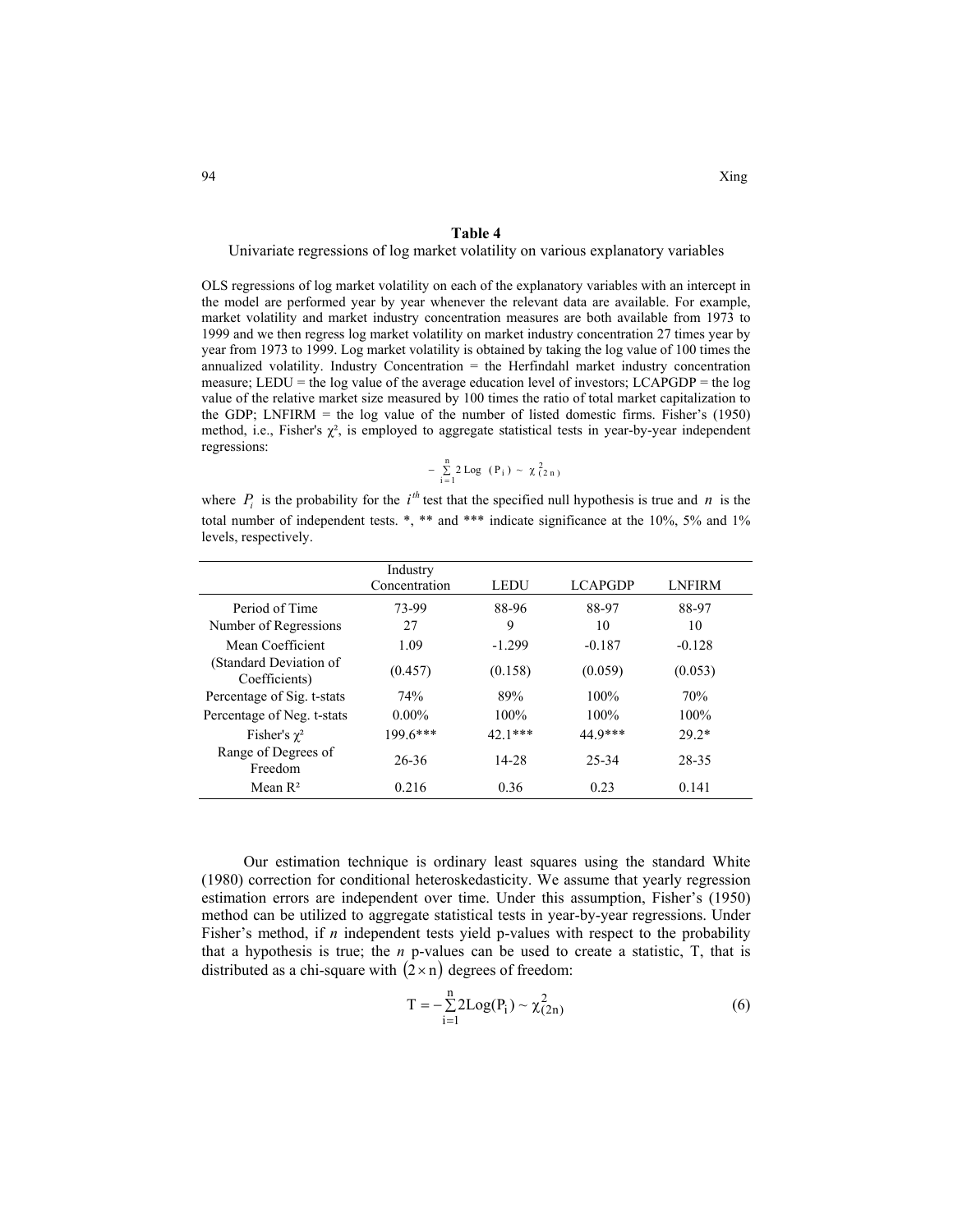where  $P_i$  is the probability for the i<sup>th</sup> test that the specified null hypothesis is true.

Table 4 summarizes the results of regressions. We find a significant crosscountry relation between market volatility and market industry concentration. First of all, in most years from 1973 to 1999, industry concentration is significantly related to market volatility. Second, the mean coefficient of industry concentration in the regressions over the 27 years from 1973 to 1999 is significantly different from zero. This can be indicated by the ratio of the mean coefficient to the standard deviation of the coefficients. Third, Fisher's chi-square test rejects the null hypothesis that the individual tests are jointly insignificant. Fourth, all significant coefficients of industry concentration are positive. This is indicative of the positive relationship between industry concentration and market volatility: the higher the market industry concentration, the more volatile the market. Finally, the explanatory power of industry concentration to market volatility is not trivial. It is about 21% in our sample. Although this figure is less than that documented by Roll (1992), which is over 40%, it is still substantial. To summarize, we find a statistically significant, positive cross-sectional relationship between market industry concentration and market volatility. The market industry concentration alone can explain about 21% variation in cross-sectional market volatility. These findings are consistent with those of Roll (1992).

Similarly, we find a significant, negative relation between the average education level of investors and market volatility. The education level of investors itself can explain 36% variation in cross-sectional market volatility. This result implies that the better educated the investors in the market, the less volatile the market. We interpret this result as evidence supporting the idea that the collective characteristics of investors are a significant factor in shaping market volatility. The relative market size is negatively related to market volatility. On average, the relative market size can explain 23% of the cross-sectional variation of market volatility. This finding confirms Bekaert and Harvey's (1997) conjecture. We also find a significant and negative relationship between the number of firms listed and market volatility, but the relation is relatively weak. The explanatory power of the number of firms is dropped substantially to 14.1%.

#### **B. Multiple Regressions**

Simple regressions above provide us with stand-alone explanatory powers of individual variables. However, this approach is limited since it ignores the possible effects of other factors. To control for the effects of other factors while examining the relationship between market volatility and any of its explanatory variables, we perform multiple regressions. We run cross-sectional, multiple regressions year by year from 1989 to 1995, during which most of our data are available. The dependent variable is log market volatility, which is the log value of 100 times the annualized EGARCH volatility. The explanatory variables are the four factors affecting market volatility as discussed in Section III. Our estimation technique is ordinary least squares (OLS) using the standard White (1980) correction for conditional heteroskedasticity.

Table 5 reports the results of multiple regressions. As shown in the table, we find that the average education level of investors is the most important factor affecting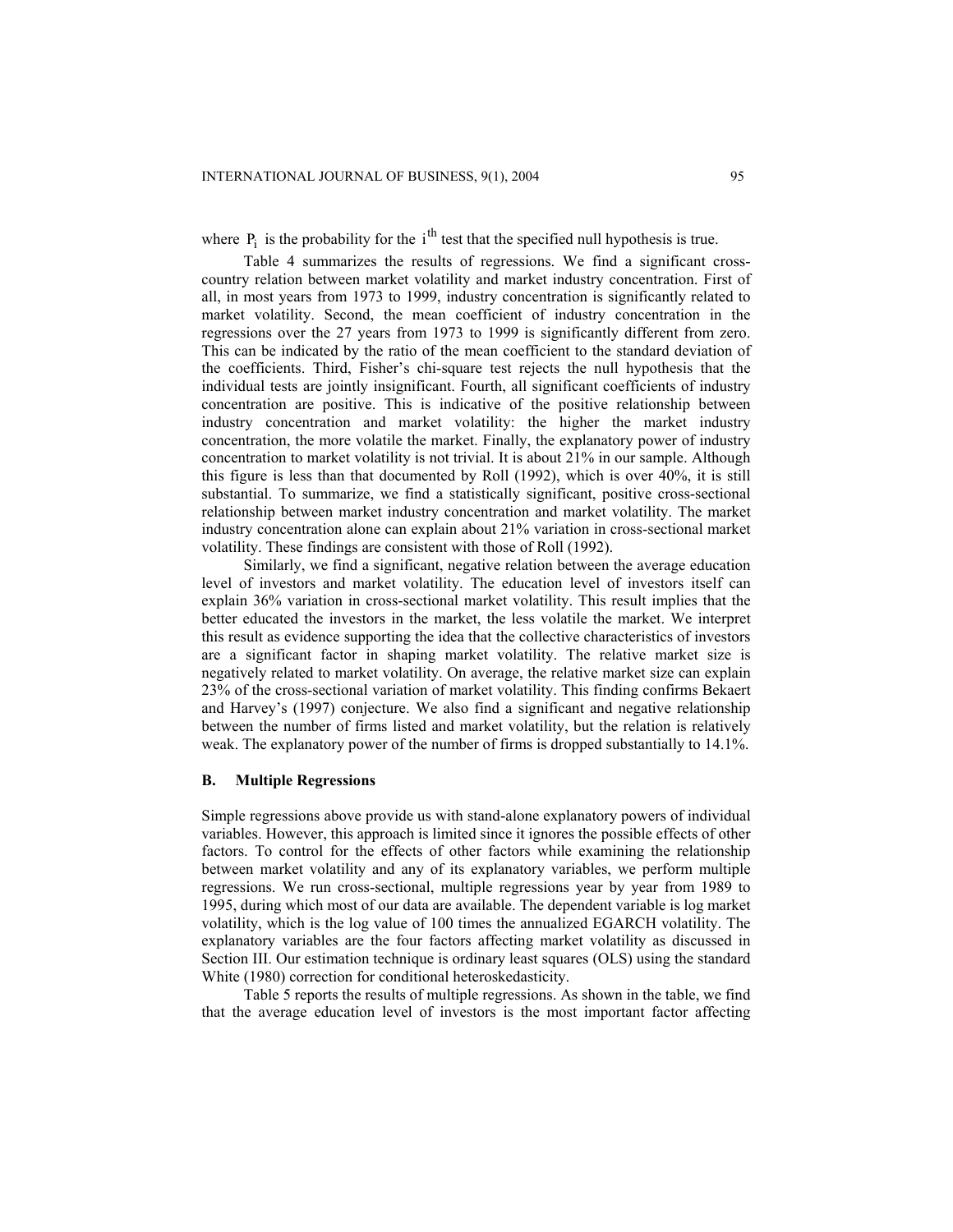cross-sectional variation of market volatility. It seems that this factor dominates others in explaining market volatility: even when other factors are controlled for, it remains significant and carries the expected sign. However, evidence regarding other explanatory variables is not clear. It is also worth noting that all models are significant and produce a substantial  $\mathbb{R}^2$ . This further justifies our consideration of the four factors affecting market volatility.

#### **Table 5**

#### Multiple regressions of log market volatility on various explanatory variables

All models include an intercept. We run multiple regressions year by year from 1989 to 1995. The dependent variable is log market volatility, which is the log value of 100 times the annualized volatility. Reported in this table include the estimated coefficients of explanatory variables and robust t-statistics (in parentheses) for these coefficients. Industry Concentration = the Herfindahl market industry concentration measure; LEDU = the log value of the average education level of investors; LCAPGDP = the log value of the relative market size measured by 100 times the ratio of total market capitalization to the GDP; LNFIRM = the log value of the number of listed domestic firms;  $df =$  the degree of freedom of the model.  $\ast$ ,  $\ast\ast$  and  $\ast\ast\ast$  indicate significance at the 10%, 5% and 1% levels, respectively.

| Year | Industry<br>Concentration | <b>LEDU</b>              | <b>LCAPGDP</b>           | <b>LNFIRM</b>           | df | F-stat    | Adj.<br>$R^2$ |
|------|---------------------------|--------------------------|--------------------------|-------------------------|----|-----------|---------------|
| 89   | 0.192<br>(0.44)           | $-0.746**$<br>$(-2.49)$  | $-0.219***$<br>$(-3.52)$ | $-0.017$<br>$(-0.35)$   | 15 | 14.98***  | 0.789         |
| 90   | 1.945**<br>(2.23)         | $-1.687***$<br>$(-3.29)$ | 0.261<br>(1.31)          | $-0.051$<br>$(-0.60)$   | 14 | $6.15***$ | 0.595         |
| 91   | 0.265<br>(0.37)           | $-0.778*$<br>$(-1.99)$   | $-0.110$<br>$(-1.18)$    | $-0.068$<br>$(-0.77)$   | 17 | $4.53**$  | 0.454         |
| 92   | $-1.273**$<br>$(-2.37)$   | $-0.863***$<br>$(-3.02)$ | $-0.132**$<br>$(-1.94)$  | $-0.099**$<br>$(-1.89)$ | 20 | $8.18***$ | 0.590         |
| 93   | $-1.622***$<br>$(-2.58)$  | $-1.529***$<br>$(-4.13)$ | $-0.216**$<br>$(-2.23)$  | $-0.083$<br>$(-1.36)$   | 19 | 8.68***   | 0.618         |
| 94   | $-1.192$<br>$(-1.51)$     | $-1.537***$<br>$(-4.10)$ | 0.001<br>(0.01)          | $-0.087$<br>$(-1.37)$   | 24 | $5.52***$ | 0.430         |
| 95   | $-0.802$<br>$(-0.55)$     | $-1.895***$<br>$(-2.67)$ | $-0.086$<br>$(-0.76)$    | $-0.059$<br>$(-0.79)$   | 19 | $3.79**$  | 0.370         |
| Mean | $-0.355$                  | $-1.291$                 | $-0.072$                 | $-0.066$                | 18 | 7.40      | 0.549         |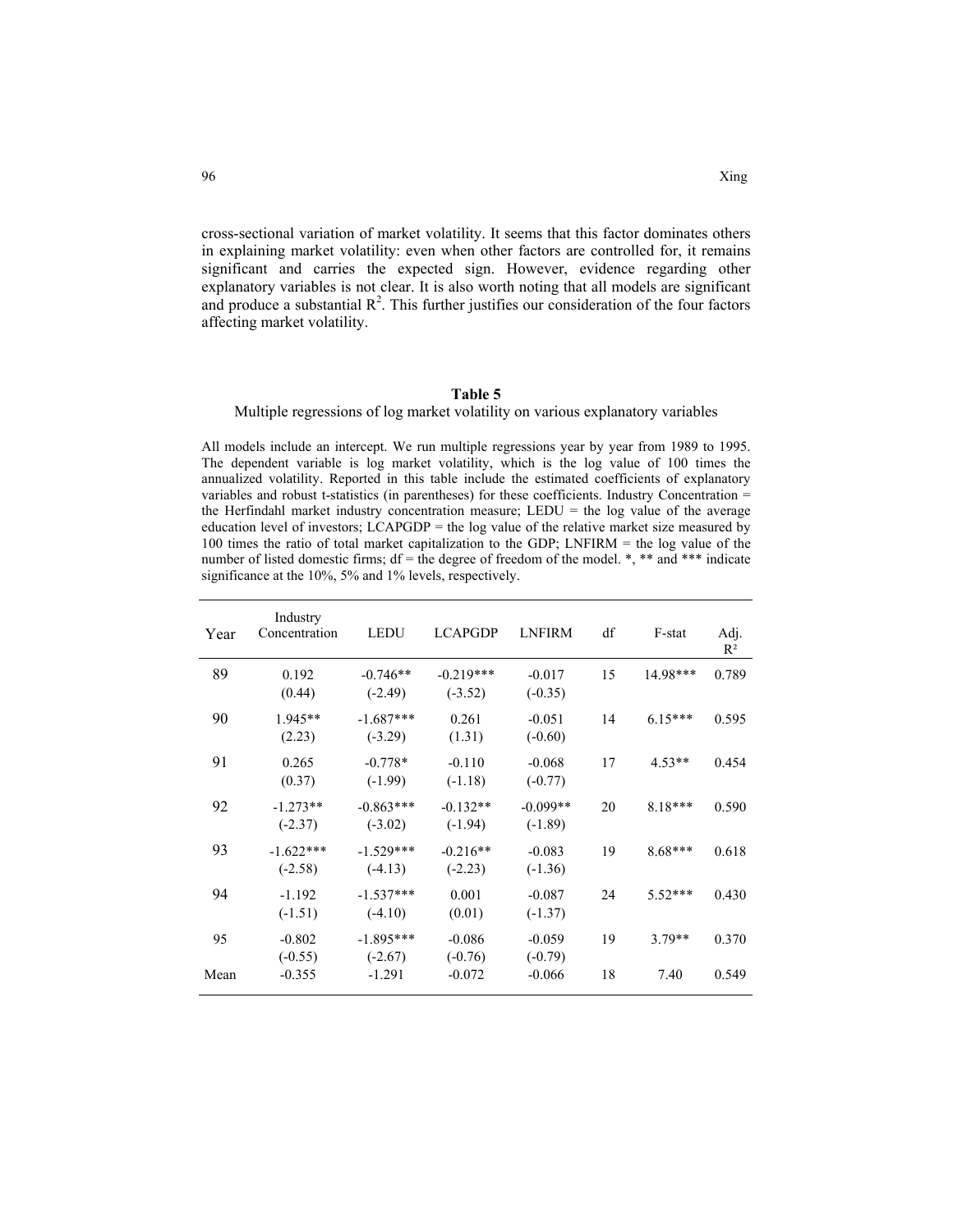#### **C. Pooled Time-series Cross-section Analysis**

Our simple and multiple regressions above present some features desirable for the analysis. For example, these regression models allow for different relationships between the dependent variable and explanatory variables in different years and the results are easy to interpret. However, these techniques are not unproblematic. On the one hand, these regressions typically have limited degrees of freedom. This limitation may lead the reader to question the reliability of our results, especially for the multiple regressions. On the other hand, combining developed and emerging countries may also be problematic. These two groups may be too heterogeneous to allow for meaningful cross-country comparison of stock market volatility. One way to mitigate these potential problems is to perform time-series cross-section analysis on the pooled data. Pooling the time-series cross-section data can substantially increase degrees of freedom in estimation and, consequently, make it feasible to separate developed and emerging countries in the analysis. An additional advantage of pooled data set over a cross section is that it allows for much greater flexibility in modeling cross-sectional differences.

We first pool cross-sectional data of all thirty-seven countries for seven years from 1989 through 1995, as used in our multiple regressions. We then divide the pooled data into two subsets, one including developed countries and the other containing emerging markets. We consider two competing models that may be appropriate for the pooled data: 7

$$
Y_{it} = \alpha_i + \beta' X_{it} + \varepsilon_{it}
$$
 (7)

and

$$
Y_{it} = \alpha + \beta' X_{it} + u_i + \varepsilon_{it}
$$
 (8)

respectively, where  $Y_{it}$  is log market volatility in country i and year t,  $\alpha_i$  is a country specific constant,  $\beta$  is a 4×1 vector of free parameters,  $X_{it}$  is a 4×1 vector of explanatory variables as used in Section V.B,  $\alpha$  is constant,  $\mu_I$  is the random disturbance characterizing country  $i$  and is constant over time,  $\varepsilon_{it}$  is an error term.

Model (7) is known as the fixed effects model because it assumes that crosssectional differences can be captured in the constant term. The fixed effects model is a reasonable approach if we are confident that the cross sectional differences can be viewed as parametric shifts of the regression function. Model (8) is referred to as the random effects model since it views individual specific constant terms as randomly distributed across cross-sectional units. The random effects model would be appropriate if we believe that sampled cross-sectional units were drawn from a large population. These two models are not compatible in the sense that one of them cannot give consistent or efficient coefficient estimators if the other is true. Since both models are possible in our setting, there is the need to decide on which model to use for our pooled data.

We use Hausman's (1978) specification test to test for fixed or random effects. Under the null hypothesis that there are random effects, Hausman's test statistic, w , is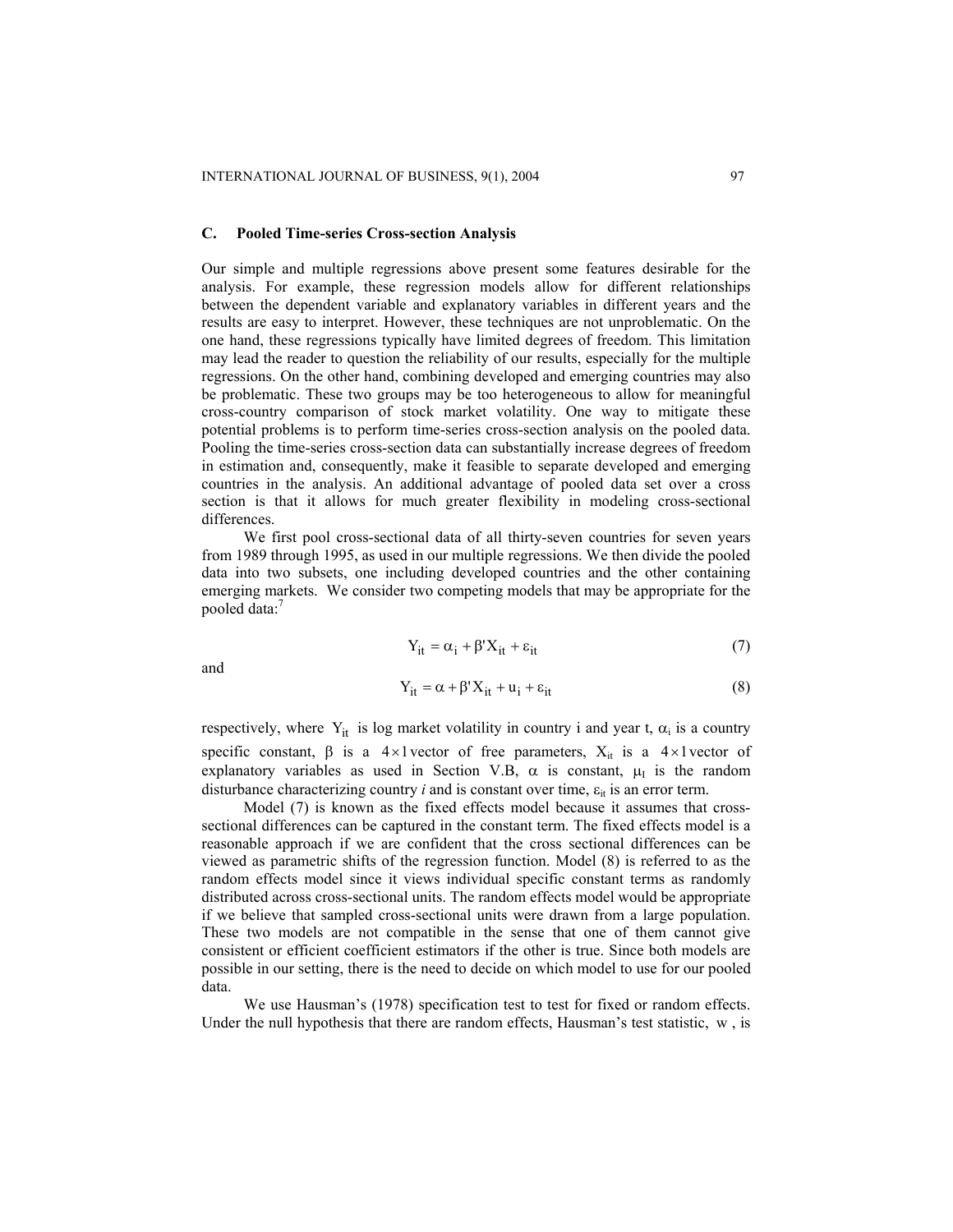asymptotically distributed as  $\chi^2$  with k degrees of freedom, where k is the number of regressors in the model. For the entire pooled data set, w is 4.20. For the two subsamples, w is  $3.09$  for the emerging subset and  $5.13$  for the developed subset respectively. Since none of the Hausman's test statistics is statistically significant at any conventional significance levels, we cannot reject the null that there are random effects. Therefore, we choose the random effects model as our pooling time-series cross-section technique.

Table 6 presents estimation results of the random effects model. Using pooled data including all countries, we find that the average education level of investors is highly significant in the model. This confirms our finding in cross-sectional multiple regressions that the average education level of investors is the most important factor affecting cross-sectional variation of market volatility. Using the subsample containing only developed markets, we are still able to show that the average education level of investors is a significant explanatory variable. This indicates that our regression results are not produced by the heterogeneity between developed and emerging markets. We are not able to find any significant variable in the emerging sample. However, this may be simply because the number of observations in the emerging sample is not large enough to allow for precise estimation.

#### **Table 6**

#### Pooled time-series cross-section analysis

We apply the following random effects model to the pooled data of all countries from 1989 to 1995 and to two subsets containing developed and emerging countries separately:

# $Y_{it} = \alpha + \beta' X_{it} + u_i + \varepsilon_{it}$ ,

disturbance characterizing country i and is constant over time, and  $\varepsilon_{it}$  is an error term. Reported where Y<sub>it</sub> is log market volatility in country i and year t,  $\alpha$  is constant,  $\beta$  is a 4x1 vector of free parameters,  $X_{it}$  is a 4x1 vector of explanatory variables as used in Section V(B),  $\mu_i$  is the random in this table includes the estimated coefficients of explanatory variables and t-statistics (in parentheses) for these coefficient estimates. Industry Concentration = the Herfindahl market industry concentration measure; LEDU  $=$  the log value of the average education level of investors; LCAPGDP = the log value of the relative market size measured by 100 times the ratio of total market capitalization to the GDP; LNFIRM = the log value of the number of listed domestic firms;  $df =$  the degree of freedom of the model. \*, \*\* and \*\*\* indicate significance

| Data sets | Industry<br>Concentration | <b>LEDU</b>              | <b>LCAPGDP</b>          | <b>LNFIRM</b>         | df  | $R^2$ |
|-----------|---------------------------|--------------------------|-------------------------|-----------------------|-----|-------|
| A11       | 0.122<br>(0.43)           | $-0.816***$<br>$(-3.47)$ | $-0.044$<br>$(-1.11)$   | $-0.048$<br>$(-1.06)$ | 128 | 0.168 |
| Developed | 0.056<br>(0.13)           | $-0.620**$<br>$(-2.58)$  | $-0.121**$<br>$(-2.43)$ | 0.005<br>(0.13)       | 84  | 0.169 |
| Emerging  | 0.205<br>(0.44)           | $-0.723$<br>$(-1.25)$    | 0.016<br>(0.23)         | $-0.023$<br>$(-0.15)$ | 39  | 0.054 |

at the 10%, 5% and 1% levels, respectively.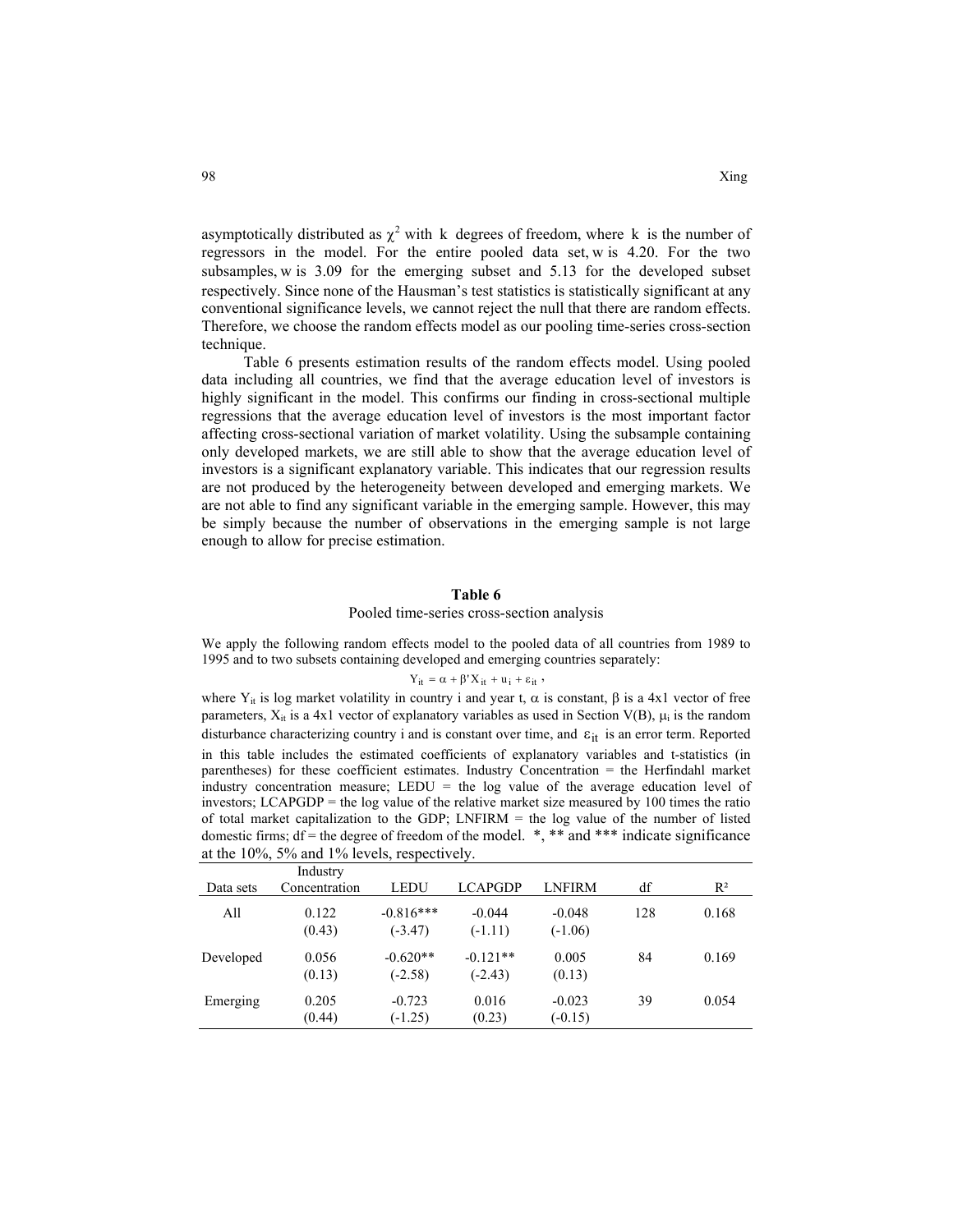#### **D. Non-parametric Tests**

Non-parametric techniques are not based on assumptions of variable distributions, which may be unrealistic under certain conditions, and therefore they are desirable in some cases. To provide supplement for our parametric analysis, we compute the Spearman rank correlation coefficient between market volatility and each of the explanatory variables, year by year and in the cross-section. The results are presented in Table 7. A significant, positive correlation coefficient between market industry concentration and market volatility is evident. Both the logarithmic value of the average education level of investors and the logarithmic value of the relative market size are significantly, negatively correlated with market volatility. The logarithmic value of the number of listed firms is moderately related to market volatility. These results are generally consistent with our parametric findings.

### **Table 7**

# Spearman rank correlation between market volatility and each of explanatory variables across countries

This table summarizes the Spearman rank-order correlation between log market volatility and each of the explanatory variables. Log market volatility is obtained by taking the log value of 100 times the annualized volatility. We compute cross-sectional Spearman correlation coefficients between log market volatility and various explanatory variables year by year whenever data are available. We then average the correlation coefficients over the period of time examined and report the mean coefficients (Ave. Coefficient) in the table. We also report the percentage of significant correlation coefficients (Percentage of Sig. Coefficients) and the percentage of negative coefficients (Percentage of Neg. Coefficients) among all coefficients for a pair of variables.

|                                 | <b>INDUSTRY</b> | LEDU     | <b>LCAPGDP</b> | LNFIRM          |
|---------------------------------|-----------------|----------|----------------|-----------------|
| Period of Time                  | 73-99           | 88-96    | 88-97          | 88-97           |
| Ave Coefficient                 | 0.459           | $-0.528$ | $-0.366$       | $-0.299$        |
| Percentage of Sig. Coefficients | 75%             | 89%      | 70%            | 50 <sub>%</sub> |
| Percentage of Neg. Coefficients | $0\%$           | $100\%$  | 100%           | 90%             |
| Average # of Observations       | 26              | 19       | 32             | 34              |

# **V. CONCLUSION**

There are large differences in market volatility across international markets. This paper, using index return data for thirty seven international markets from 1973 through 2000,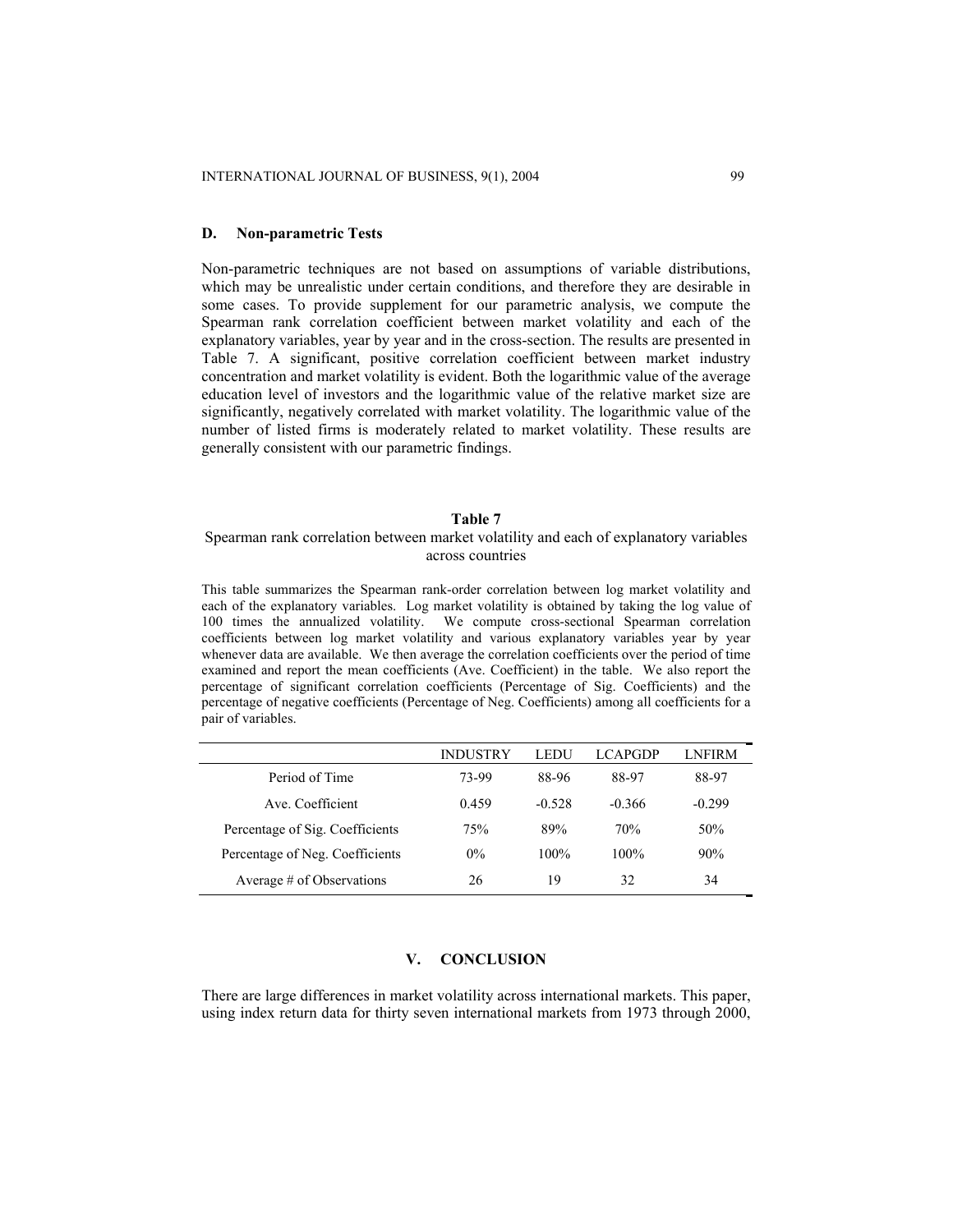attempts to provide some new insights into the question of why market volatility differs across countries.

Our results indicate that the average education level of investors is the most important factor in explaining cross-country market volatility differences. Specifically, we find that the average education level of investors is significantly and negatively related to market volatility across countries. This factor alone can explain over 36% of cross-country variation of market volatility. This result implies that the better educated the investors in the market, the less volatile the market. We interpret this result as evidence supporting the notion that the collective characteristics of investors in a market play a significant role in shaping market volatility.

We also find some evidence suggesting that market industry concentration, the relative market size and the number of firms listed may also be significantly related to cross-sectional market volatility. The more concentrated the market, the more volatile the market. Smaller stock markets are more volatile. The more firms are listed, the more stable the market will be.

#### **ACKNOWLEDGMENTS**

I thank K. C. Chen, the Editor, Thomas Miller, and two anonymous referees for their helpful comments. I am also grateful to Cynthia McDonald for providing part of the data. All remaining errors are my own.

#### **NOTES**

- 1. By comparison, Dow Jones world indexes capture the target of 80% market capitalization for each market, S&P/IFC Global indexes cover about 70% to 75% of total market capitalization, and MSCI world indexes account for only 60% of total market capitalization.
- 2. Cheung and Ng (1992) fit EGARCH models to 251 stock return series and find  $\alpha$ , < 0 for over 95% of the series.
- 3. We computed three other measures of volatility: standard deviations of sample returns (SDE), predicted absolute errors (PREE, as proposed by Schwert (1989)), and GARCH estimates. It turns out that our EGARCH volatility estimates are highly correlated with others. We choose to use EGARCH estimates because SDE is not a conditional measure and PREE uses an OLS procedure, which is generally inferior to maximum likelihood estimation (MLE) as used in EGARCH estimation. We use EGARCH instead of GARCH for reasons spelled out in Section III.
- 4. In this study, we focus on market characteristics rather than outside economic factors or regulatory features. Previous studies have shown that many common economic factors and regulatory features cannot explain the behavior of stock volatility (Roll (1988) and Schwert (1989)).
- 5. It is well known that there is a substantial "home bias" in equity ownership. French and Poterba (1991) present strong evidence that, even in such highly internationalized markets as the U.S. and Japan, more than ninety percent of the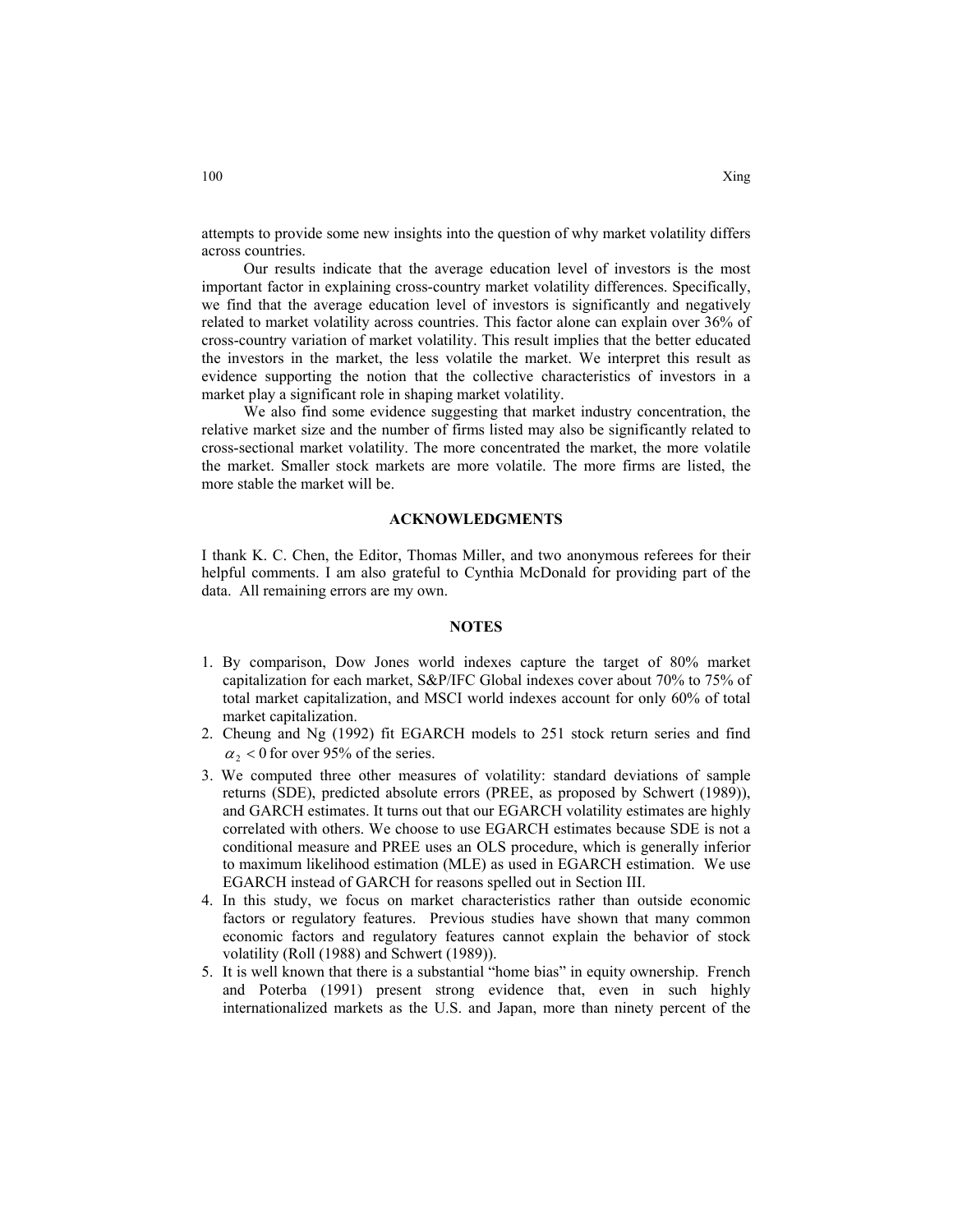equity assets of investors are held in their domestic equity markets. As a result, domestic investors hold most domestically listed equities in these markets.

- 6. School life expectancy is defined as the total number of years of schooling which a child of a certain age can expect to receive in the future, assuming that the probability of his or her being enrolled in school at any particular age is equal to the current enrolment ratio for that age. This indicator shows the overall level of development of an educational system in terms of the number of years of education that a child can expect to achieve. We also tried using the average adult schooling years as a proxy for average investor education level, but the results are quantitatively the same. We report the results based on school life expectancy because more data are available for this variable.
- 7. For a detailed discussion of pooling time-series cross-section techniques, see Greene (1997).

#### **REFERENCES**

- Aggarwal, R., C. Inclan, and R. Leal., 1999, "Volatility in Emerging Stock Markets," *Journal of Financial and Quantitative Analysis*, 34, 33-55.
- Bekaert, G. and C. Harvey, 1997, "Emerging Equity Market Volatility," *Journal of Financial Economics*, 43, 29-78.
- Berndt, E., B.Hall, R. Hall, and J. Hausman, 1974, "Estimation and Inference in Nonlinear Structural Models," *Annals of Economic and Social Measurement*, 4, 653- 665.
- Black, F., 1976, "Studies in Stock Price Volatility Changes," *Proceedings of the 1976 Business Meeting of the Business and Economics Statistic Section*, American Statistical Association, 177-181.
- Bollerslev, T., 1986, "Generalized Autoregressive Conditional Heteroscedasticity," *Journal of Econometrics*, 31, 307-327.
- Cheung, Y. and L. Ng., 1992, "Stock Price Dynamics and Firm Size: An Empirical Investigation," *Journal of Finance*, 47, 1985-1997.
- Cohen, K., W. Ness, H. Okuda, R. Schwartz and D. Whitcomb, 1976, "The Determinants of Common Stock Returns Volatility: An International Comparison," *Journal of Finance*, 31, 733-740.
- Engle, R., and V. Ng, 1993, "Measuring and Testing the Impact of News on Volatility," *Journal of Finance*, 48, 1749-1778.
- Fisher, R., 1950, *Contributions to mathematical Statistics*, John Wiley & Sons, Inc., New York, N.Y.
- French, K. and J. Poterba, 1991, "Investor Diversification and International Equity Markets," *American Economic Review*, 81, 222-226.
- Greene, W., 1997, *Econometric Analysis*, Prentice-Hall, N.J.
- Griffin, J. and G. Karolyi, 1998, "Another Look at the Role of the Industrial Structure of Markets for International Diversification Strategies," *Journal of Financial Economics*, 50, 351-373.
- Grinold, R., A. Rudd, and D. Stefek, 1989, "Global Factors: Fact or Fiction?" *Journal of Portfolio Management*, 16, 79-88.